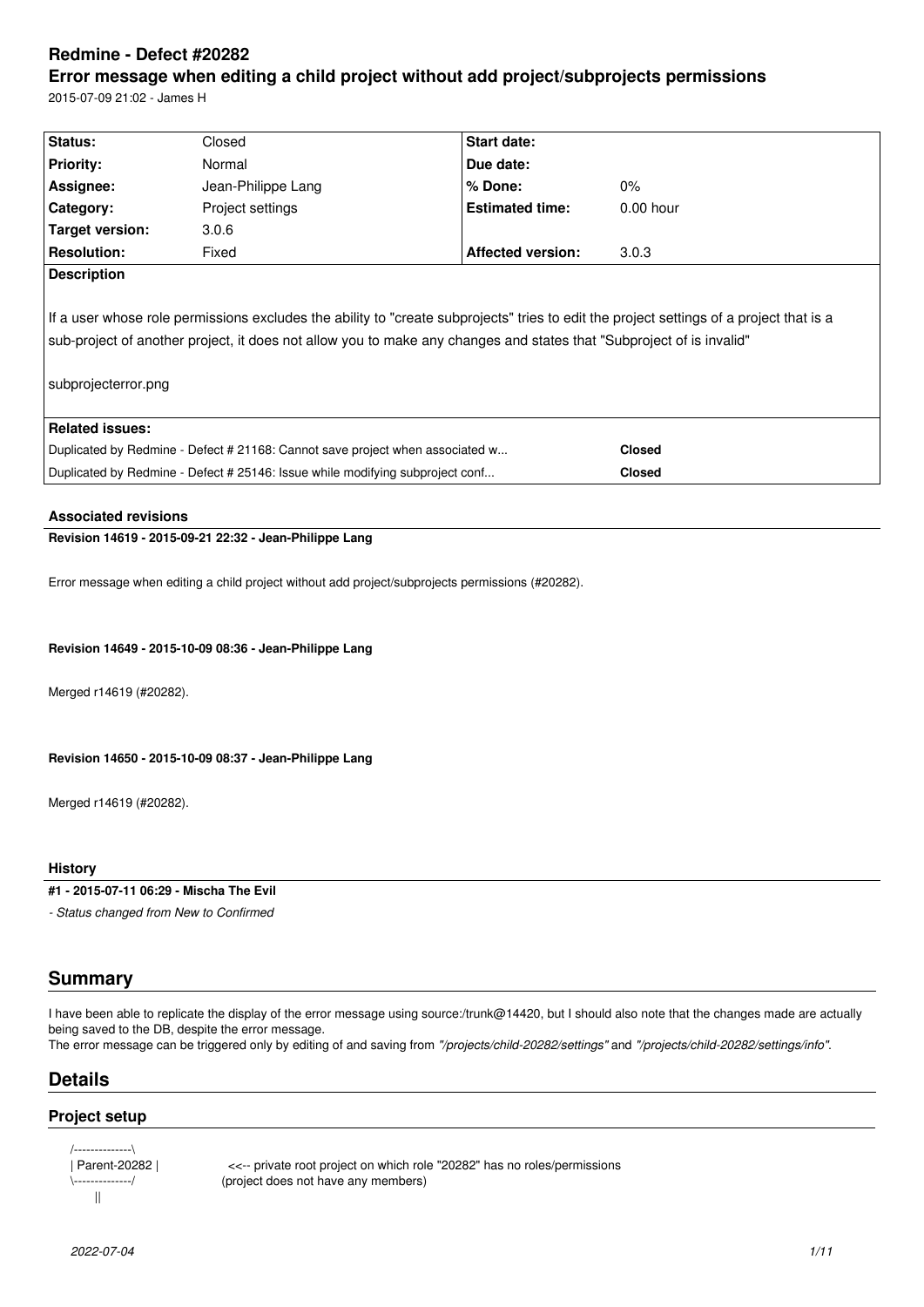|| \\ /-------------\ == >>> | Child-20282 | <<-- private sub project on which user "tester1" has role "20282" \-------------/ (no further members)

# **User setup**

- Login: "tester1"
- Made sure that this user is not an "Administrator"

#### **Role setup**

- Name: "20282"
- Created by copying the default "Reporter" role
- Added all project management permissions:
- "Edit project"
- "Select project modules"
- "Manage members"
- "Manage versions"
- "Manage forums"
- "Manage issue categories"
- "Manage repository"
- "Manage project activities"
- "Manage wiki"
- Made sure that the role does not have the "Create subprojects" permission

#### **Steps to replicate the error message**

- 1. login as "tester1"
- 2. browse to project settings of "Child-20282" (*"/projects/child-20282/settings"*)
	- 1. notice that "tester1" can browse further directly to any of the sub tabs:
	- Modules, Members, Versions, Issue categories, Wiki, Repositories, Forums and Activities (time tracking)
	- and modify any of these and save the changes correctly to the DB without the error message showing up
- 3. make any kind of change (eg. disable/enable a tracker, add/modify "Homepage" field, etc) on "Information tab"
- 4. click "Save" --> page is reloaded
- notice that the reported error message is shown: "Subproject of is invalid"
- notice that the changes made are actually being saved to the DB
- notice that no errors/warnings are being logged

# **Deployment details**

| Environment:                                             |                                                                                                      |
|----------------------------------------------------------|------------------------------------------------------------------------------------------------------|
| Redmine version                                          | 3.1.0. devel (trunk@r14420)                                                                          |
| OS.                                                      | Ubuntu 12.04.5 LTS                                                                                   |
| Ruby and Gemset manager<br>rvm 1.26.11 (master@20150627) |                                                                                                      |
| Ruby version                                             | 2.1.6-p336 (2015-04-13) [i686-linux]                                                                 |
| Rails version                                            | 4.2.3                                                                                                |
| Environment                                              | development                                                                                          |
| Database                                                 | PostgreSQL 9.1.18 on i686-pc-linux-gnu, compiled by gcc (Ubuntu/Linaro 4.6.3-1ubuntu5) 4.6.3, 32-bit |
| Database adapter                                         | pg 0.18.2                                                                                            |
| Application server                                       | n/a                                                                                                  |
| Webserver                                                | WEBrick 1.3.1                                                                                        |
| SCM:                                                     |                                                                                                      |
| Subversion                                               | 1.6.17                                                                                               |
| Git                                                      | 1.7.9.5                                                                                              |
| Filesystem                                               |                                                                                                      |
| Redmine plugins:                                         |                                                                                                      |
| no plugin installed                                      |                                                                                                      |
|                                                          |                                                                                                      |

#### **Log snippets**

{{collapse(View development log snippets...)

Started GET "/projects/child-20282" for 192.168.1.3 at 2015-07-11 05:31:58 +0200

Processing by ProjectsController#show as HTML

Parameters: {"id"=>"child-20282"}

- [1m] [36m (0.4ms)][0m ][1mSELECT MAX("settings"."updated\_on") FROM "settings"][0m
- [1m[35mUser Load (0.3ms)[0m SELECT "users".\* FROM "users" WHERE "users"."type" IN ('User', 'AnonymousUser') AND
- "users"."status" = \$1 AND "users"."id" = \$2 LIMIT 1 [["status", 1], ["id", 3]]

[1m][36mProject Load (0.3ms)][0m [1mSELECT "projects".\* FROM "projects" WHERE "projects"."identifier" = \$1 LIMIT 1[1][0m

Current user: tester1 (id=3)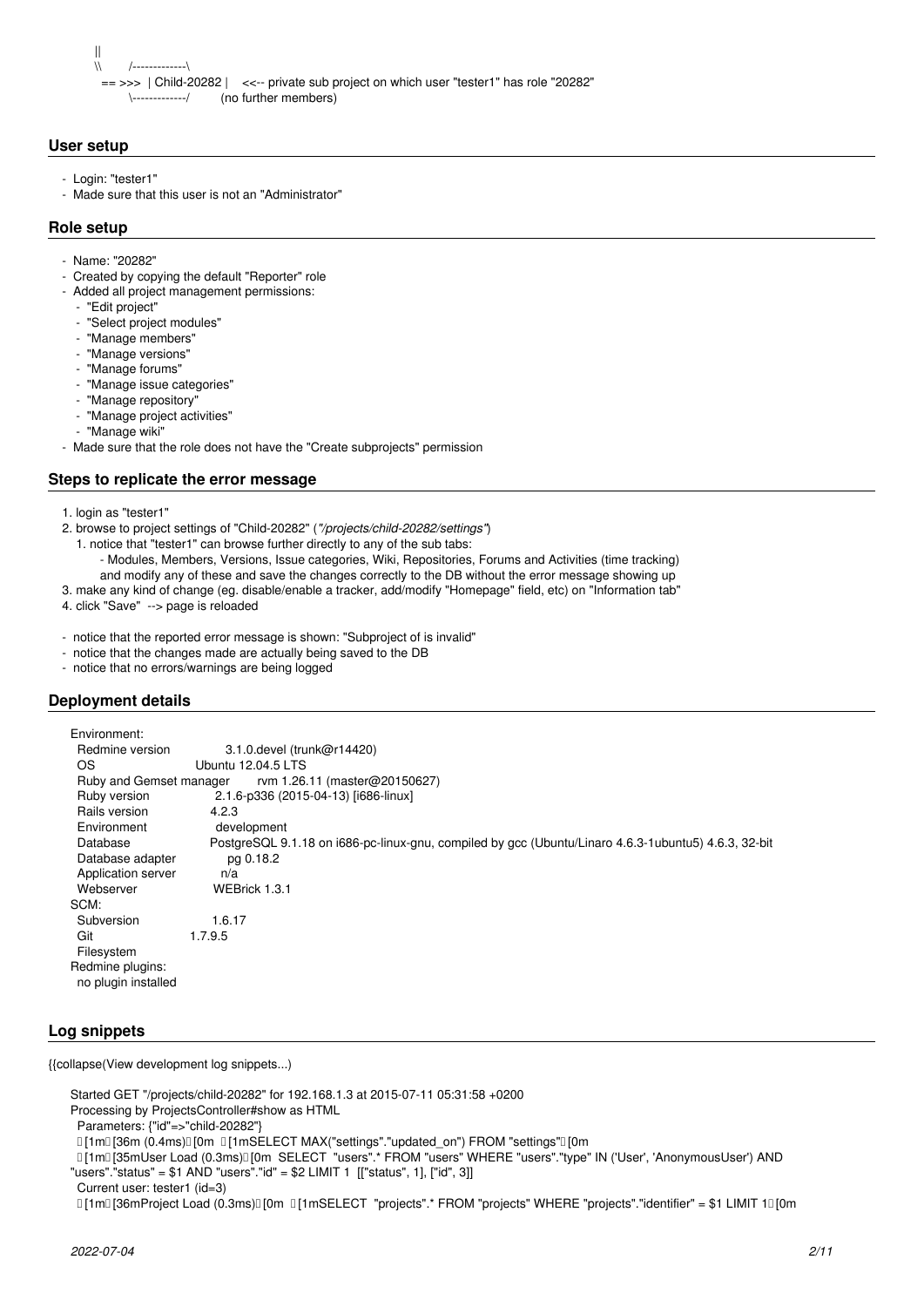[["identifier", "child-20282"]]

[1] [35m (0.2ms)[J] [0m SELECT "enabled\_modules"."name" FROM "enabled\_modules" WHERE "enabled\_modules"."project\_id" = \$1 [["project\_id", 5]]

 [1m[36mMember Load (0.4ms)[0m [1mSELECT "members".\* FROM "members" INNER JOIN "projects" ON "projects"."id" = "members"."project\_id" WHERE "members"."user\_id" = \$1 AND (projects.status<>9) AND "members"."project\_id" = \$2 ORDER BY projects.name LIMIT 10 [0m [["user\_id", 3], ["project\_id", 5]]

[1m[35mProject Load (0.4ms)[0m SELECT "projects".\* FROM "projects" WHERE "projects"."id" IN (5)

 [1m[36mMemberRole Load (0.0ms)[0m [1mSELECT "member\_roles".\* FROM "member\_roles" WHERE "member\_roles"."member\_id"  $IN(4)$ [0m

[1m] [35mRole Load (0.3ms)][0m SELECT "roles".\* FROM "roles" WHERE "roles"."id" IN (6)

 [1m[36mRole Load (0.3ms)[0m [1mSELECT DISTINCT "roles".\* FROM "roles" INNER JOIN "member\_roles" ON "roles"."id" = "member\_roles"."role\_id" WHERE "member\_roles"."member\_id" = \$10[0m [["member\_id", 4]]

 [1m[35mMember Load (0.2ms)[0m SELECT "members".\* FROM "members" INNER JOIN "users" ON "users"."id" = "members"."user\_id" WHERE "members"."project\_id" = \$1 AND "users"."type" = \$2 AND "users"."status" = \$3 [["project\_id", 5], ["type", "User"], ["status", 1]] [1m[36mUser Load (0.4ms)[0m [1mSELECT "users".\* FROM "users" WHERE "users"."type" IN ('User', 'AnonymousUser') AND

"users"." $id$ " IN  $(3)$ [ $0m$ ] [1m] [35mCACHE (0.0ms)] [0m SELECT "member\_roles".\* FROM "member\_roles" WHERE "member\_roles"."member\_id" IN (4)

 $\overline{0}$ [1m $\overline{1}$ [36mCACHE (0.0ms) $\overline{0}$ [0m  $\overline{0}$ [1mSELECT "roles".\* FROM "roles" WHERE "roles"."id" IN (6) $\overline{0}$ [0m

 [1m[35mRole Load (0.6ms)[0m SELECT "roles".\* FROM "roles" WHERE "roles"."builtin" = \$1 ORDER BY "roles"."id" ASC LIMIT 1 [["builtin", 1]]

[1m[36mMember Load (0.9ms)[0m [1mSELECT "members".\* FROM "members" INNER JOIN "projects" ON "projects"."id" =

"members"."project\_id" INNER JOIN "users" ON "users"."id" = "members"."user\_id" WHERE (projects.status <> 9) AND (members.user\_id = 3 OR (projects.is\_public = 't' AND users.type = 'GroupNonMember')) $[$  [0m

[1m] 35mCACHE (0.0ms) [0m SELECT "projects".\* FROM "projects" WHERE "projects"."id" IN (5)

[1m] 36mCACHE (0.0ms) [0m [1mSELECT "member roles".\* FROM "member roles" WHERE "member roles"."member id" IN (4)[10m [1m[35mCACHE (0.0ms)[0m SELECT "roles".\* FROM "roles" WHERE "roles"."id" IN (6)

 [1m[36mProject Load (0.2ms)[0m [1mSELECT "projects".\* FROM "projects" WHERE "projects"."parent\_id" = \$1 AND (((projects.status <> 9) AND (projects.is\_public = 't' OR projects.id IN (5)))) ORDER BY "projects"."lft" ASC[[0m [["parent\_id", 5]]

 [1m[35mNews Load (0.2ms)[0m SELECT "news".\* FROM "news" WHERE "news"."project\_id" = \$1 ORDER BY news.created\_on DESC LIMIT 5 [["project\_id", 5]]

 [1m[36mTracker Load (1.8ms)[0m [1mSELECT DISTINCT "trackers".\* FROM "trackers" INNER JOIN "projects\_trackers" ON "projects\_trackers"."tracker\_id" = "trackers"."id" INNER JOIN "projects" ON "projects"."id" = "projects\_trackers"."project\_id" JOIN enabled\_modules ON enabled\_modules.project\_id = projects.id AND enabled\_modules.name = 'issue\_tracking' WHERE (projects.lft >= 8 AND projects.rgt <= 9 AND projects.status <> 9) ORDER BY "trackers"."position" ASCI [0m

 [1m[35mSetting Load (0.5ms)[0m SELECT "settings".\* FROM "settings" WHERE "settings"."name" = \$1 ORDER BY "settings"."id" DESC LIMIT 1 [["name", "display\_subprojects\_issues"]]

[1m] [36mGroup Load (0.2ms)] [0m [11mSELECT "users".\* FROM "users" INNER JOIN "groups users" ON "users"."id" = "groups\_users"."group\_id" WHERE "users"."type" IN ('Group', 'GroupBuiltin', 'GroupAnonymous', 'GroupNonMember') AND "groups\_users"."user\_id" =  $$10[0m [$ "user\_id", 3]]

 [1m[35m (2.2ms)[0m SELECT COUNT(\*) AS count\_all, tracker\_id AS tracker\_id FROM "issues" INNER JOIN "projects" ON "projects"."id" = "issues"."project\_id" INNER JOIN "issue\_statuses" ON "issue\_statuses"."id" = "issues"."status\_id" WHERE (((projects.status <> 9 AND projects.id IN (SELECT em.project\_id FROM enabled\_modules em WHERE em.name='issue\_tracking')) AND ((projects.is\_public = 't' AND ((issues.is\_private = 'f' OR issues.author\_id = 3 OR issues.assigned\_to\_id IN (3)))) OR (projects.id IN (5) AND ((issues.is\_private = 'f' OR issues.author  $id = 3$  OR issues.assigned to  $id IN (3))$ )))) AND (issue statuses.is closed = 'f') AND ((projects.id = 5 OR (projects.lft > 8 AND projects.rgt < 9))) GROUP BY "issues"."tracker\_id"

[1m] [36m (1.7ms)] [0m [1mSELECT COUNT(\*) AS count all, tracker id AS tracker id FROM "issues" INNER JOIN "projects" ON "projects"."id" = "issues"."project\_id" WHERE (((projects.status <> 9 AND projects.id IN (SELECT em.project\_id FROM enabled\_modules em WHERE em.name='issue\_tracking')) AND ((projects.is\_public = 't' AND ((issues.is\_private = 'f' OR issues.author\_id = 3 OR issues.assigned\_to\_id IN (3)))) OR (projects.id IN (5) AND ((issues.is\_private = 'f' OR issues.author\_id = 3 OR issues.assigned\_to\_id IN (3))))))) AND ((projects.id = 5 OR (projects.lft > 8 AND projects.rgt < 9))) GROUP BY "issues"."tracker\_id"[] [0m

 [1m[35mCACHE (0.0ms)[0m SELECT DISTINCT "roles".\* FROM "roles" INNER JOIN "member\_roles" ON "roles"."id" = "member\_roles"."role\_id" WHERE "member\_roles"."member\_id" = \$1 [["member\_id", 4]]

 $\Box$ [1m $\Box$ [36m (1.1ms) $\Box$ [0m  $\Box$ [1mSELECT SUM("time\_entries"."hours") FROM "time\_entries" INNER JOIN "projects" ON "projects"."id" = "time\_entries"."project\_id" WHERE (((projects.status <> 9 AND projects.id IN (SELECT em.project\_id FROM enabled\_modules em WHERE em.name='time\_tracking')) AND (projects.is\_public = 't' OR projects.id IN (5)))) AND ((projects.id = 5 OR (projects.lft > 8 AND projects.rgt < 9)))[[0m

[1m] [35mToken Load (0.3ms)] [0m SELECT "tokens".\* FROM "tokens" WHERE "tokens"."user id" = \$1 AND (action='feeds') LIMIT 1 [["user\_id", 3]]

.<br>□ [1m□ [36mCACHE (0.0ms)□ [0m □ [1mSELECT DISTINCT "roles".\* FROM "roles" INNER JOIN "member\_roles" ON "roles"."id" =

"member roles"."role id" WHERE "member roles"."member id" = \$10[0m [["member id", 4]]

[1m][35mCACHE (0.0ms)[][0m SELECT DISTINCT "roles".\* FROM "roles" INNER JOIN "member\_roles" ON "roles"."id" =

"member\_roles"."role\_id" WHERE "member\_roles"."member\_id" = \$1 [["member\_id", 4]]

 [1m[36mCustomField Load (0.8ms)[0m [1mSELECT "custom\_fields".\* FROM "custom\_fields" WHERE (type = 'ProjectCustomField') ORDER BY "custom\_fields"."position" ASCI [0m

[1m][35mCACHE (0.0ms)][0m SELECT DISTINCT "roles".\* FROM "roles" INNER JOIN "member\_roles" ON "roles"."id" =

"member\_roles"."role\_id" WHERE "member\_roles"."member\_id" = \$1 [["member\_id", 4]]

[1m[36mCACHE (0.0ms)[0m [1mSELECT DISTINCT "roles".\* FROM "roles" INNER JOIN "member\_roles" ON "roles"."id" =

"member\_roles"."role\_id" WHERE "member\_roles"."member\_id" = \$10 [0m [["member\_id", 4]] [1m[35mCACHE (0.0ms)[0m SELECT DISTINCT "roles".\* FROM "roles" INNER JOIN "member\_roles" ON "roles"."id" =

"member\_roles"."role\_id" WHERE "member\_roles"."member\_id" = \$1 [["member\_id", 4]]

 [1m[36mSetting Load (0.3ms)[0m [1mSELECT "settings".\* FROM "settings" WHERE "settings"."name" = \$1 ORDER BY "settings"."id" DESC LIMIT 10 [0m [["name", "user\_format"]]

Rendered projects/ members\_box.html.erb (2.9ms)

 [1m[35mCACHE (0.0ms)[0m SELECT DISTINCT "roles".\* FROM "roles" INNER JOIN "member\_roles" ON "roles"."id" = "member\_roles"."role\_id" WHERE "member\_roles"."member\_id" = \$1 [["member\_id", 4]]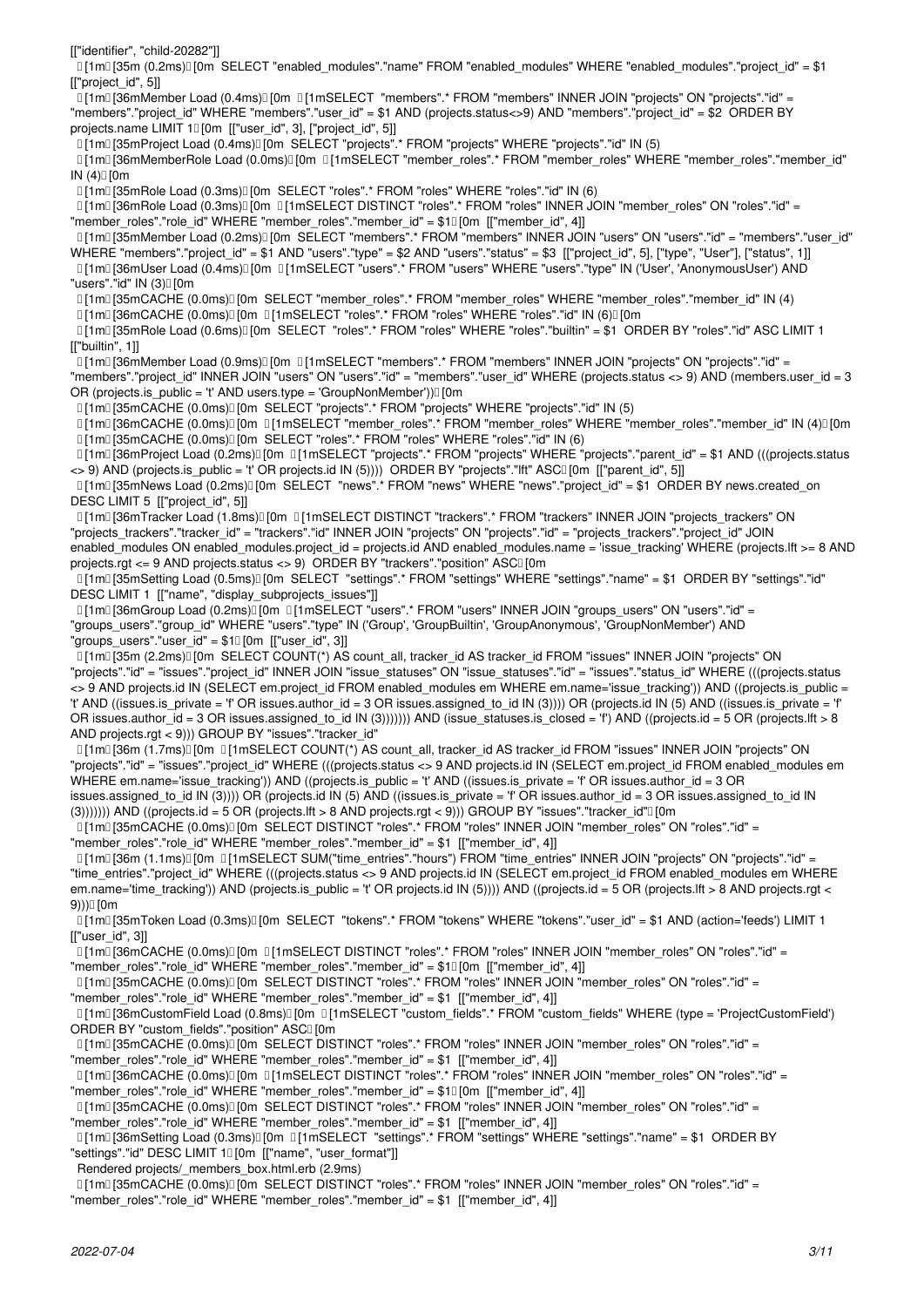[1m[36mCACHE (0.0ms)[0m [1mSELECT DISTINCT "roles".\* FROM "roles" INNER JOIN "member\_roles" ON "roles"."id" =

"member\_roles"."role\_id" WHERE "member\_roles"."member\_id" = \$10 [0m [["member\_id", 4]]

Rendered projects/\_sidebar.html.erb (3.4ms)

Rendered projects/show.html.erb within layouts/base (25.8ms)

[1m] [35mUserPreference Load (0.3ms)] [0m SELECT "user\_preferences".\* FROM "user\_preferences" WHERE "user\_preferences"."user\_id" = \$1 LIMIT 1  $[["user_id", 3]]$ 

 $I$ [1m $I$ [36mProject Load (0.4ms) $I$ [0m  $I$ [1mSELECT "projects"."id", "projects"."name", "projects"."identifier", "projects"."lft", "projects"."rgt" FROM "projects" INNER JOIN "members" ON "projects"."id" = "members"."project\_id" WHERE (projects.status<>9) AND "members"."user\_id"

= \$1 AND (projects.status<>9) AND "projects"."status" = \$2 ORDER BY projects.name[[0m [["user\_id", 3], ["status", 1]] [1m[35mProject Load (0.6ms)[0m SELECT "projects".\* FROM "projects" WHERE (projects.lft < 8 AND projects.rgt > 9) AND

(((projects.status <> 9) AND (projects.is\_public = 't' OR projects.id IN (5)))) ORDER BY "projects"."lft" ASC

[1m[36mCACHE (0.0ms)[0m [1mSELECT DISTINCT "roles".\* FROM "roles" INNER JOIN "member\_roles" ON "roles"."id" =

"member\_roles"."role\_id" WHERE "member\_roles"."member\_id" = \$10[0m [["member\_id", 4]]

[1m][35mCACHE (0.0ms)][0m SELECT DISTINCT "roles".\* FROM "roles" INNER JOIN "member\_roles" ON "roles"."id" = "member\_roles"."role\_id" WHERE "member\_roles"."member\_id" = \$1 [["member\_id", 4]]

[1m][36mCACHE (0.0ms)][0m [1mSELECT DISTINCT "roles".\* FROM "roles" INNER JOIN "member roles" ON "roles"."id" = "member\_roles"."role\_id" WHERE "member\_roles"."member\_id" = \$10 [0m [["member\_id", 4]]

 [1m[35mProject Load (0.5ms)[0m SELECT "projects".\* FROM "projects" WHERE (projects.lft <= 8 AND projects.rgt >= 9) ORDER BY "projects"."lft" ASC LIMIT 1

 [1m[36m (0.8ms)[0m [1mSELECT COUNT(\*) FROM "versions" INNER JOIN "projects" ON "projects"."id" = "versions"."project\_id" WHERE (projects.id = 5 OR (projects.status <> 9 AND (versions.sharing = 'system' OR (projects.lft >= 7 AND projects.rgt <= 10 AND versions.sharing = 'tree') OR (projects.lft < 8 AND projects.rgt > 9 AND versions.sharing IN ('hierarchy', 'descendants')) OR (projects.lft > 8

AND projects.rgt < 9 AND versions.sharing = 'hierarchy'))))[0m [1m][35mCACHE (0.0ms)][0m SELECT DISTINCT "roles".\* FROM "roles" INNER JOIN "member roles" ON "roles"."id" =

"member\_roles"."role\_id" WHERE "member\_roles"."member\_id" = \$1 [["member\_id", 4]]

 [1m[36mCACHE (0.0ms)[0m [1mSELECT DISTINCT "roles".\* FROM "roles" INNER JOIN "member\_roles" ON "roles"."id" = "member\_roles"."role\_id" WHERE "member\_roles"."member\_id" = \$10 [0m [["member\_id", 4]]

[1m] [35mTracker Exists (0.2ms)] [0m SELECT 1 AS one FROM "trackers" INNER JOIN "projects trackers" ON "trackers"."id" = "projects\_trackers"."tracker\_id" WHERE "projects\_trackers"."project\_id" = \$1 LIMIT 1 [["project\_id", 5]]

 [1m[36mCACHE (0.0ms)[0m [1mSELECT DISTINCT "roles".\* FROM "roles" INNER JOIN "member\_roles" ON "roles"."id" = "member\_roles"."role\_id" WHERE "member\_roles"."member\_id" = \$10 [0m [["member\_id", 4]]

[1m[35mCACHE (0.0ms)[0m SELECT DISTINCT "roles".\* FROM "roles" INNER JOIN "member\_roles" ON "roles"."id" =

"member\_roles"."role\_id" WHERE "member\_roles"."member\_id" = \$1 [["member\_id", 4]]

 [1m[36mCACHE (0.0ms)[0m [1mSELECT DISTINCT "roles".\* FROM "roles" INNER JOIN "member\_roles" ON "roles"."id" = "member\_roles"."role\_id" WHERE "member\_roles"."member\_id" = \$10 [0m [["member\_id", 4]]

[1m][35mCACHE (0.0ms)][0m SELECT DISTINCT "roles".\* FROM "roles" INNER JOIN "member\_roles" ON "roles"."id" =

"member\_roles"."role\_id" WHERE "member\_roles"."member\_id" = \$1 [["member\_id", 4]]

 [1m[36mCACHE (0.0ms)[0m [1mSELECT DISTINCT "roles".\* FROM "roles" INNER JOIN "member\_roles" ON "roles"."id" = "member\_roles"."role\_id" WHERE "member\_roles"."member\_id" = \$1<sup>[10]</sup> [["member\_id", 4]]

[1m[35mWiki Load (0.2ms)[0m SELECT "wikis".\* FROM "wikis" WHERE "wikis"."project\_id" = \$1 LIMIT 1 [["project\_id", 5]]

[1m[36mCACHE (0.0ms)[0m [1mSELECT DISTINCT "roles".\* FROM "roles" INNER JOIN "member\_roles" ON "roles"."id" =

"member\_roles"."role\_id" WHERE "member\_roles"."member\_id" = \$10[0m [["member\_id", 4]]

[1m[35mBoard Exists (0.2ms)[0m SELECT 1 AS one FROM "boards" WHERE "boards"."project\_id" = \$1 LIMIT 1 [["project\_id", 5]]

[1m[36mCACHE (0.0ms)[0m [1mSELECT DISTINCT "roles".\* FROM "roles" INNER JOIN "member\_roles" ON "roles"."id" =

"member\_roles"."role\_id" WHERE "member\_roles"."member\_id" = \$10[0m [["member\_id", 4]]

[1m][35mCACHE (0.0ms)][0m SELECT DISTINCT "roles".\* FROM "roles" INNER JOIN "member\_roles" ON "roles"."id" =

"member\_roles"."role\_id" WHERE "member\_roles"."member\_id" = \$1 [["member\_id", 4]]

 [1m[36mRepository Load (0.2ms)[0m [1mSELECT "repositories".\* FROM "repositories" WHERE "repositories"."project\_id" = \$1 AND (is\_default = 't') LIMIT  $10$  [0m [["project\_id", 5]]

[1m[35mCACHE (0.0ms)[0m SELECT DISTINCT "roles".\* FROM "roles" INNER JOIN "member\_roles" ON "roles"."id" =

"member roles"."role\_id" WHERE "member roles"."member\_id" = \$1 [["member\_id", 4]]

Completed 200 OK in 396ms (Views: 219.1ms | ActiveRecord: 34.3ms)

Started GET "/projects/child-20282/settings" for 192.168.1.3 at 2015-07-11 05:32:02 +0200

Processing by ProjectsController#settings as HTML

Parameters: {"id"=>"child-20282"}

[1m[36m (0.4ms)[0m [1mSELECT MAX("settings"."updated\_on") FROM "settings"[0m

 [1m[35mUser Load (0.3ms)[0m SELECT "users".\* FROM "users" WHERE "users"."type" IN ('User', 'AnonymousUser') AND "users"."status" = \$1 AND "users"."id" = \$2 LIMIT 1 [["status", 1], ["id", 3]]

Current user: tester1 (id=3)

[1m] [36mProject Load (0.2ms)] [0m [1mSELECT "projects".\* FROM "projects" WHERE "projects"."identifier" = \$1 LIMIT 1[] [0m [["identifier", "child-20282"]]

 [1m[35m (0.2ms)[0m SELECT "enabled\_modules"."name" FROM "enabled\_modules" WHERE "enabled\_modules"."project\_id" = \$1 [["project\_id", 5]]

 [1m[36mMember Load (0.3ms)[0m [1mSELECT "members".\* FROM "members" INNER JOIN "projects" ON "projects"."id" = "members"."project\_id" WHERE "members"."user\_id" = \$1 AND (projects.status<>9) AND "members"."project\_id" = \$2 ORDER BY projects.name LIMIT 10 [0m [["user\_id", 3], ["project\_id", 5]]

[1m[35mProject Load (0.4ms)[0m SELECT "projects".\* FROM "projects" WHERE "projects"."id" IN (5)

[1m] [36mMemberRole Load (0.3ms)] [0m [1mSELECT "member roles".\* FROM "member roles" WHERE "member roles"."member id"  $IN(4)\square$ [0m

[1m[35mRole Load (0.5ms)[0m SELECT "roles".\* FROM "roles" WHERE "roles"."id" IN (6)

 [1m[36mRole Load (0.4ms)[0m [1mSELECT DISTINCT "roles".\* FROM "roles" INNER JOIN "member\_roles" ON "roles"."id" = "member\_roles"."role\_id" WHERE "member\_roles"."member\_id" = \$10[0m [["member\_id", 4]]

[1m] [35mIssueCustomField Load (0.5ms)] [0m SELECT "custom\_fields".\* FROM "custom\_fields" WHERE "custom\_fields"."type" IN ('IssueCustomField') ORDER BY "custom\_fields"."position" ASC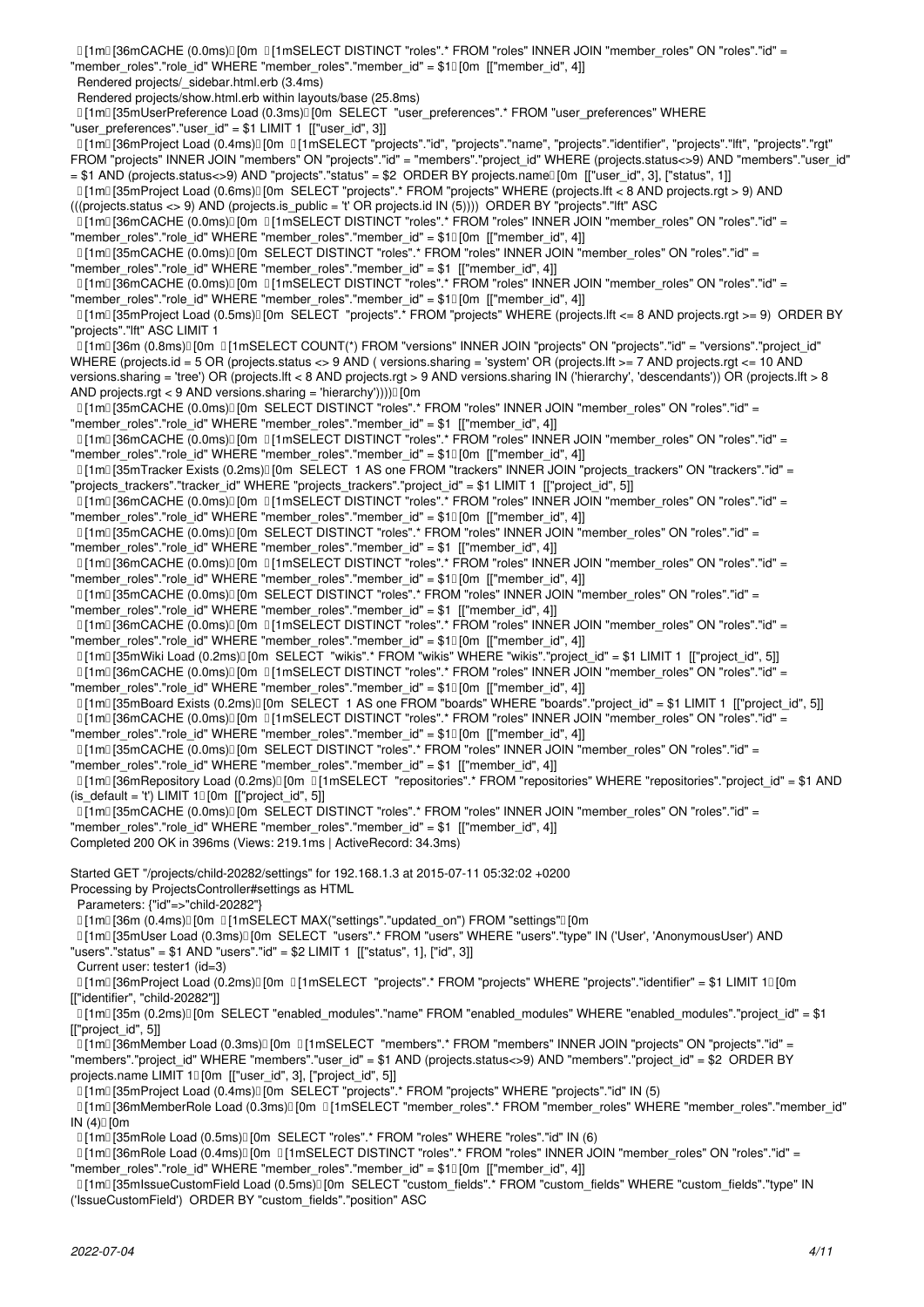[1m] [35mWiki Load (0.2ms) [0m SELECT "wikis".\* FROM "wikis" WHERE "wikis"."project\_id" = \$1 LIMIT 1 [["project\_id", 5]]

[1m][36mCACHE (0.0ms)][0m [1mSELECT DISTINCT "roles".\* FROM "roles" INNER JOIN "member\_roles" ON "roles"."id" = "member\_roles"."role\_id" WHERE "member\_roles"."member\_id" = \$10 [0m [["member\_id", 4]]

 $[1]$ m $[35$ mCACHE (0.0ms) $[$  [0m SELECT DISTINCT "roles".\* FROM "roles" INNER JOIN "member roles" ON "roles"."id" =

"member\_roles"."role\_id" WHERE "member\_roles"."member\_id" = \$1 [["member\_id", 4]]

[1m][36mCACHE (0.0ms)][0m [1mSELECT DISTINCT "roles".\* FROM "roles" INNER JOIN "member roles" ON "roles"."id" =

"member\_roles"."role\_id" WHERE "member\_roles"."member\_id" = \$10 [0m [["member\_id", 4]]

[1m][35mCACHE (0.0ms)][0m SELECT DISTINCT "roles".\* FROM "roles" INNER JOIN "member\_roles" ON "roles"."id" =

"member\_roles"."role\_id" WHERE "member\_roles"."member\_id" = \$1 [["member\_id", 4]]

 [1m[36mCACHE (0.0ms)[0m [1mSELECT DISTINCT "roles".\* FROM "roles" INNER JOIN "member\_roles" ON "roles"."id" = "member\_roles"."role\_id" WHERE "member\_roles"."member\_id" = \$10[0m [["member\_id", 4]]

[1m][35mCACHE (0.0ms)[][0m SELECT DISTINCT "roles".\* FROM "roles" INNER JOIN "member\_roles" ON "roles"."id" =

"member\_roles"."role\_id" WHERE "member\_roles"."member\_id" = \$1 [["member\_id", 4]]

[1m][36mCACHE (0.0ms) [0m [1mSELECT DISTINCT "roles".\* FROM "roles" INNER JOIN "member roles" ON "roles"."id" =

"member\_roles"."role\_id" WHERE "member\_roles"."member\_id" = \$10[0m [["member\_id", 4]]

[1m][35mCACHE (0.0ms)[] [0m SELECT DISTINCT "roles".\* FROM "roles" INNER JOIN "member\_roles" ON "roles"."id" =

"member\_roles"."role\_id" WHERE "member\_roles"."member\_id" = \$1 [["member\_id", 4]]

[1m[36mCACHE (0.0ms)[0m [1mSELECT DISTINCT "roles".\* FROM "roles" INNER JOIN "member\_roles" ON "roles"."id" =

"member\_roles"."role\_id" WHERE "member\_roles"."member\_id" = \$10[0m [["member\_id", 4]]

 [1m[35mRole Load (0.3ms)[0m SELECT "roles".\* FROM "roles" WHERE "roles"."builtin" = \$1 ORDER BY "roles"."id" ASC LIMIT 1 [["builtin", 1]]

.<br>[1] [1m⊡ [36mMember Load (1.6ms)⊡ [0m □ [1mSELECT "members".\* FROM "members" INNER JOIN "projects" ON "projects"."id" =

"members"."project id" INNER JOIN "users" ON "users"."id" = "members"."user id" WHERE (projects.status <> 9) AND (members.user id = 3 OR (projects.is public = 't' AND users.type = 'GroupNonMember')) $[$  [0m

[1m[35mCACHE (0.0ms)[0m SELECT "projects".\* FROM "projects" WHERE "projects"."id" IN (5)

 $11$ m $136$ mCACHE (0.0ms) $1$ [0m  $11$ mSELECT "member\_roles".\* FROM "member\_roles" WHERE "member\_roles"."member\_id" IN (4) $1$ [0m [1m] [35mCACHE (0.0ms)] [0m SELECT "roles".\* FROM "roles" WHERE "roles"."id" IN (6)

[1m[36mProject Load (0.4ms)[0m [1mSELECT "projects".\* FROM "projects" WHERE (1=0)[0m

 [1m[35mProject Load (0.4ms)[0m SELECT "projects".\* FROM "projects" WHERE (projects.lft >= 8 AND projects.rgt <= 9) ORDER BY "projects"."lft" ASC

[1m[36mMember Load (0.2ms)[0m [1mSELECT "members".\* FROM "members" INNER JOIN "projects" ON "projects"."id" =

"members"."project\_id" WHERE "members"."user\_id" = \$1 AND (projects.status<>9) ORDER BY projects.name[0m [["user\_id", 3]]

[1m] [35mCACHE (0.1ms)] [0m SELECT "projects".\* FROM "projects" WHERE "projects"."id" IN (5)

[1m][36mCACHE (0.0ms)[[0m [1][1mSELECT "member\_roles".\* FROM "member\_roles" WHERE "member\_roles"."member\_id" IN (4)[[0m [1m[35mCACHE (0.0ms)[0m SELECT "roles".\* FROM "roles" WHERE "roles"."id" IN (6)

 [1m[36mCACHE (0.0ms)[0m [1mSELECT "roles".\* FROM "roles" WHERE "roles"."builtin" = \$1 ORDER BY "roles"."id" ASC LIMIT 1<sup>[0m</sup> [["builtin", 1]]

[1m[35mProject Load (0.2ms)[0m SELECT "projects".\* FROM "projects" WHERE "projects"."id" = \$1 LIMIT 1 [["id", 4]]

[1m][36mCACHE (0.0ms)][0m ][1mSELECT DISTINCT "roles".\* FROM "roles" INNER JOIN "member roles" ON "roles"."id" =

"member\_roles"."role\_id" WHERE "member\_roles"."member\_id" = \$10[0m [["member\_id", 4]]

 [1m[35m (0.3ms)[0m SELECT "enabled\_modules"."name" FROM "enabled\_modules" WHERE "enabled\_modules"."project\_id" = \$1 [["project\_id", 4]]

 [1m[36mMember Load (0.3ms)[0m [1mSELECT "members".\* FROM "members" INNER JOIN "projects" ON "projects"."id" = "members"."project\_id" WHERE "members"."user\_id" = \$1 AND (projects.status<>9) AND "members"."project\_id" = \$2 ORDER BY projects.name LIMIT 10 [0m [["user\_id", 3], ["project\_id", 4]]

 [1m[35mSetting Load (0.2ms)[0m SELECT "settings".\* FROM "settings" WHERE "settings"."name" = \$1 ORDER BY "settings"."id" DESC LIMIT 1 [["name", "text\_formatting"]]

 [1m[36mCustomField Load (0.8ms)[0m [1mSELECT "custom\_fields".\* FROM "custom\_fields" WHERE (type = 'ProjectCustomField') ORDER BY "custom\_fields"."position" ASCI [0m

[1m] [35mEnabledModule Load (0.3ms)] [0m SELECT "enabled modules".\* FROM "enabled modules" WHERE "enabled\_modules"."project\_id" = \$1 [["project\_id", 5]]

 [1m[36mTracker Load (0.3ms)[0m [1mSELECT "trackers".\* FROM "trackers" INNER JOIN "projects\_trackers" ON "trackers"."id" = "projects\_trackers"."tracker\_id" WHERE "projects\_trackers"."project\_id" = \$1 ORDER BY "trackers"."position" ASC[0m [["project\_id", 5]]

Rendered projects/\_form.html.erb (51.1ms)

Rendered projects/\_edit.html.erb (53.0ms)

Rendered projects/settings/\_modules.html.erb (5.4ms)

 [1m[35mRole Load (0.3ms)[0m SELECT "roles".\* FROM "roles" WHERE "roles"."builtin" = \$1 ORDER BY "roles"."position" ASC [["builtin", 0]]

[1m][36mSQL (0.4ms)][0m [1mSELECT "members"."id" AS t0\_r0, "members"."user\_id" AS t0\_r1, "members"."project\_id" AS t0\_r2, "members"."created\_on" AS t0\_r3, "members"."mail\_notification" AS t0\_r4, "member\_roles"."id" AS t1\_r0, "member\_roles"."member\_id" AS t1\_r1, "member\_roles"."role\_id" AS t1\_r2, "member\_roles"."inherited\_from" AS t1\_r3, "roles"."id" AS t2\_r0, "roles"."name" AS t2\_r1, "roles"."position" AS t2\_r2, "roles"."assignable" AS t2\_r3, "roles"."builtin" AS t2\_r4, "roles"."permissions" AS t2\_r5, "roles"."issues\_visibility" AS t2\_r6, "roles"."users\_visibility" AS t2\_r7, "roles"."time\_entries\_visibility" AS t2\_r8, "roles"."all\_roles\_managed" AS t2\_r9, "users"."id" AS t3\_r0, "users"."login" AS t3\_r1, "users"."hashed\_password" AS t3\_r2, "users"."firstname" AS t3\_r3, "users"."lastname" AS t3\_r4, "users"."admin" AS t3\_r5, "users"."status" AS t3\_r6, "users"."last\_login\_on" AS t3\_r7, "users"."language" AS t3\_r8, "users"."auth\_source\_id" AS t3\_r9,

"users"."created\_on" AS t3\_r10, "users"."updated\_on" AS t3\_r11, "users"."type" AS t3\_r12, "users"."identity\_url" AS t3\_r13,

"users"."mail\_notification" AS t3\_r14, "users"."salt" AS t3\_r15, "users"."must\_change\_passwd" AS t3\_r16, "users"."passwd\_changed\_on" AS t3\_r17 FROM "members" INNER JOIN "users" ON "users"."id" = "members"."user\_id" LEFT OUTER JOIN "member\_roles" ON

"member\_roles"."member\_id" = "members"."id" LEFT OUTER JOIN "member\_roles" "member\_roles\_members\_join" ON

"member\_roles\_members\_join"."member\_id" = "members"."id" LEFT OUTER JOIN "roles" ON "roles"."id" =

"member\_roles\_members\_join"."role\_id" WHERE "members"."project\_id" = \$1 AND "users"."status" = \$2[0m [["project\_id", 5], ["status", 1]]

[1m[35mPrincipal Load (0.3ms)[0m SELECT "users".\* FROM "users" WHERE "users"."id" = \$1 LIMIT 1 [["id", 3]]

[1m] 36mCACHE (0.0ms)[0m [1] 1mSELECT "roles".\* FROM "roles" WHERE "roles"."builtin" = \$1 ORDER BY "roles"."position" ASC[] [0m [["builtin", 0]]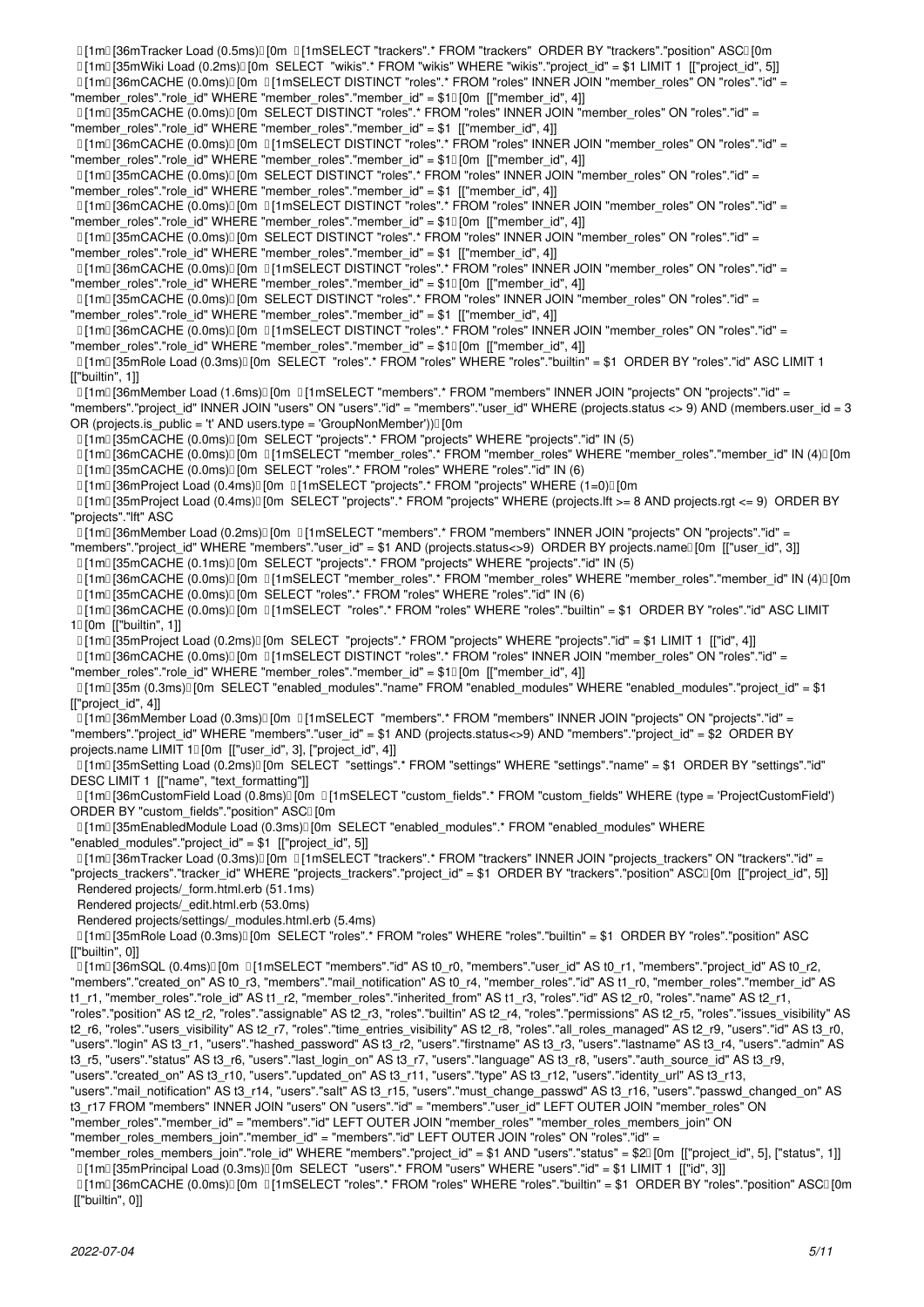[1m[35mUser Load (0.4ms)[0m SELECT "users".\* FROM "users" WHERE "users"."type" IN ('User', 'AnonymousUser') AND "users"."id"  $= $1$  LIMIT 1 [["id", 3]]

Rendered projects/settings/\_members.html.erb (24.8ms)

 [1m[36mProject Load (0.5ms)[0m [1mSELECT "projects".\* FROM "projects" WHERE (projects.lft <= 8 AND projects.rgt >= 9) ORDER BY "projects"."Ift" ASC LIMIT 10 [0m

[1m][35m (0.6ms)][0m SELECT COUNT(\*) FROM "versions" INNER JOIN "projects" ON "projects"."id" = "versions"."project id" WHERE (projects.id = 5 OR (projects.status <> 9 AND ( versions.sharing = 'system' OR (projects.lft >= 7 AND projects.rgt <= 10 AND versions.sharing = 'tree') OR (projects.lft < 8 AND projects.rgt > 9 AND versions.sharing IN ('hierarchy', 'descendants')) OR (projects.lft > 8 AND projects.rgt < 9 AND versions.sharing = 'hierarchy'))))

 [1m[36mVersion Load (0.8ms)[0m [1mSELECT "versions".\* FROM "versions" INNER JOIN "projects" ON "projects"."id" = "versions"."project\_id" WHERE (projects.id = 5 OR (projects.status <> 9 AND ( versions.sharing = 'system' OR (projects.lft >= 7 AND projects.rgt <= 10 AND versions.sharing = 'tree') OR (projects.lft < 8 AND projects.rgt > 9 AND versions.sharing IN ('hierarchy', 'descendants')) OR (projects.lft > 8 AND projects.rgt < 9 AND versions.sharing = 'hierarchy'))))[[0m

[1m[35mCACHE (0.0ms)[0m SELECT "projects".\* FROM "projects" WHERE "projects"."id" IN (5)

[1m[36mCACHE (0.0ms)[0m [1mSELECT "enabled\_modules"."name" FROM "enabled\_modules" WHERE

"enabled modules"."project  $id$ " = \$1 $[0m]$  [["project id", 5]]

[1m][35mCACHE (0.0ms)][0m SELECT DISTINCT "roles".\* FROM "roles" INNER JOIN "member\_roles" ON "roles"."id" =

"member\_roles"."role\_id" WHERE "member\_roles"."member\_id" = \$1 [["member\_id", 4]]

[1m[36mCACHE (0.0ms)[0m [1mSELECT DISTINCT "roles".\* FROM "roles" INNER JOIN "member\_roles" ON "roles"."id" =

"member\_roles"."role\_id" WHERE "member\_roles"."member\_id" = \$10[0m [["member\_id", 4]]

[1m[35mVersion Exists (0.2ms)[10m SELECT 1 AS one FROM "versions" WHERE "versions"."project id" = \$1 LIMIT 1 [["project id", 5]] [1m[36mCACHE (0.0ms)[0m [1mSELECT DISTINCT "roles".\* FROM "roles" INNER JOIN "member\_roles" ON "roles"."id" =

"member\_roles"."role\_id" WHERE "member\_roles"."member\_id" = \$10 [0m [["member\_id", 4]]

Rendered projects/settings/\_versions.html.erb (27.1ms)

[1m] [35mIssueCategory Exists (0.2ms)] [0m SELECT 1 AS one FROM "issue categories" WHERE "issue categories"."project\_id" = \$1 LIMIT 1 [["project\_id", 5]]

[1m[36mIssueCategory Load (0.2ms)[0m [1mSELECT "issue\_categories".\* FROM "issue\_categories" WHERE

"issue categories"."project  $id'' = $1$  ORDER BY issue categories.name $[0m]$  [["project  $id$ ", 5]]

 $11$ m $\overline{1}$ [35mCACHE (0.0ms) $1$ [0m SELECT DISTINCT "roles".\* FROM "roles" INNER JOIN "member\_roles" ON "roles"."id" = "member\_roles"."role\_id" WHERE "member\_roles"."member\_id" = \$1 [["member\_id", 4]]

[1m[36mCACHE (0.0ms)[0m [1mSELECT DISTINCT "roles".\* FROM "roles" INNER JOIN "member\_roles" ON "roles"."id" =

"member\_roles"."role\_id" WHERE "member\_roles"."member\_id" = \$10 [0m [["member\_id", 4]]

Rendered projects/settings/\_issue\_categories.html.erb (13.1ms)

Rendered projects/settings/\_wiki.html.erb (3.0ms)

 [1m[35mRepository Exists (0.2ms)[0m SELECT 1 AS one FROM "repositories" WHERE "repositories"."project\_id" = \$1 LIMIT 1 [["project\_id", 5]]

[1m] [36mRepository Load (0.2ms)] [0m [1mSELECT "repositories".\* FROM "repositories" WHERE "repositories"."project\_id" = \$1[] [0m [["project\_id", 5]]

[1m[35mCACHE (0.0ms)[0m SELECT DISTINCT "roles".\* FROM "roles" INNER JOIN "member\_roles" ON "roles"."id" =

"member\_roles"."role\_id" WHERE "member\_roles"."member\_id" = \$1 [["member\_id", 4]]

[1m[36mCACHE (0.0ms)[0m [1mSELECT DISTINCT "roles".\* FROM "roles" INNER JOIN "member\_roles" ON "roles"."id" =

"member\_roles"."role\_id" WHERE "member\_roles"."member\_id" = \$1<sup>[]</sup>[0m [["member\_id", 4]]

Rendered projects/settings/\_repositories.html.erb (14.4ms)

[1m] [35mBoard Exists (0.3ms)] [0m SELECT 1 AS one FROM "boards" WHERE "boards"."project id" = \$1 LIMIT 1 [["project id", 5]] [1m[36mBoard Load (0.2ms)[0m [1mSELECT "boards".\* FROM "boards" WHERE "boards"."project\_id" = \$1 ORDER BY position ASCI [0m [["project\_id", 5]]

[1m] [35mCACHE (0.0ms)] [0m SELECT DISTINCT "roles".\* FROM "roles" INNER JOIN "member roles" ON "roles"."id" =

"member roles"."role\_id" WHERE "member roles"."member\_id" = \$1 [["member\_id", 4]]

[1m][36mCACHE (0.0ms)][0m [1mSELECT DISTINCT "roles".\* FROM "roles" INNER JOIN "member roles" ON "roles"."id" =

"member\_roles"."role\_id" WHERE "member\_roles"."member\_id" = \$10[0m [["member\_id", 4]]

[1m][35mCACHE (0.0ms)][0m SELECT DISTINCT "roles".\* FROM "roles" INNER JOIN "member roles" ON "roles"."id" =

"member\_roles"."role\_id" WHERE "member\_roles"."member\_id" = \$1 [["member\_id", 4]]

Rendered projects/settings/\_boards.html.erb (19.3ms)

[1m[36mCustomField Load (0.7ms)[0m [1mSELECT "custom\_fields".\* FROM "custom\_fields" WHERE (type =

'TimeEntryActivityCustomField') ORDER BY "custom\_fields"."position" ASCI [0m

 [1m[35m (0.2ms)[0m SELECT "enumerations"."parent\_id" FROM "enumerations" WHERE "enumerations"."type" IN ('TimeEntryActivity') AND "enumerations"."project\_id" = \$1 ORDER BY "enumerations"."position" ASC [["project\_id", 5]]

 [1m[36mTimeEntryActivity Load (0.4ms)[0m [1mSELECT "enumerations".\* FROM "enumerations" WHERE "enumerations"."type" IN ('TimeEntryActivity') AND (enumerations.project\_id IS NULL OR enumerations.project\_id = 5) ORDER BY "enumerations"."position" ASC[10m [1m] [35mCACHE (0.0ms)] [0m SELECT "custom fields".\* FROM "custom fields" WHERE (type = 'TimeEntryActivityCustomField') ORDER BY "custom\_fields"."position" ASC

 [1m[36mCACHE (0.0ms)[0m [1mSELECT "custom\_fields".\* FROM "custom\_fields" WHERE (type = 'TimeEntryActivityCustomField') ORDER BY "custom\_fields"."position" ASCI [0m

Rendered projects/settings/\_activities.html.erb (28.7ms)

Rendered common/\_tabs.html.erb (201.7ms)

Rendered projects/settings.html.erb within layouts/base (213.8ms)

[1m] [35mUserPreference Load (0.3ms) [0m SELECT "user\_preferences".\* FROM "user\_preferences" WHERE

"user\_preferences"."user\_id" = \$1 LIMIT 1 [["user\_id", 3]]

[1m[36mProject Load (0.2ms)[0m [1mSELECT "projects"."id", "projects"."name", "projects"."identifier", "projects"."lft", "projects"."rgt"

FROM "projects" INNER JOIN "members" ON "projects"."id" = "members"."project\_id" WHERE (projects.status<>9) AND "members"."user\_id" = \$1 AND (projects.status<>9) AND "projects"."status" = \$2 ORDER BY projects.name[0m [["user\_id", 3], ["status", 1]]

 [1m[35mProject Load (0.5ms)[0m SELECT "projects".\* FROM "projects" WHERE (projects.lft < 8 AND projects.rgt > 9) AND (((projects.status <> 9) AND (projects.is\_public = 't' OR projects.id IN (5)))) ORDER BY "projects"."lft" ASC

 $[1]$ m $[36$ mCACHE (0.0ms) $[1]$  [0m  $[1]$ 1mSELECT DISTINCT "roles".\* FROM "roles" INNER JOIN "member roles" ON "roles"."id" =

"member\_roles"."role\_id" WHERE "member\_roles"."member\_id" = \$10 [0m [["member\_id", 4]]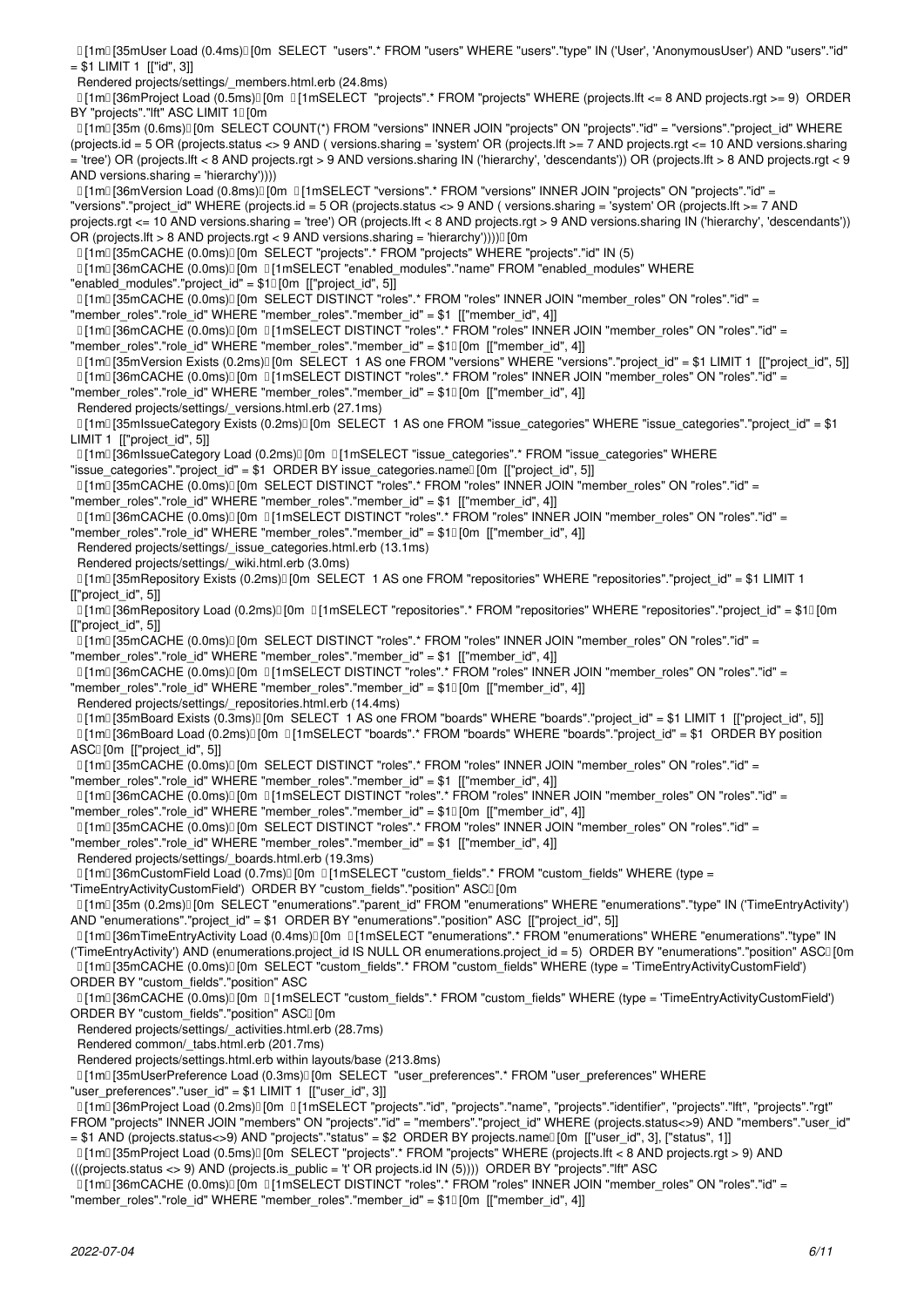"member\_roles"."role\_id" WHERE "member\_roles"."member\_id" = \$1 [["member\_id", 4]] [1ml][36mCACHE (0.0ms) [0m [1mSELECT DISTINCT "roles".\* FROM "roles" INNER JOIN "member roles" ON "roles"."id" = "member\_roles"."role\_id" WHERE "member\_roles"."member\_id" = \$10 [0m [["member\_id", 4]]  $[1]$ m $[35$ mCACHE (0.0ms) $[$  [0m SELECT DISTINCT "roles".\* FROM "roles" INNER JOIN "member roles" ON "roles"."id" = "member\_roles"."role\_id" WHERE "member\_roles"."member\_id" = \$1 [["member\_id", 4]] [1m][36mCACHE (0.0ms)][0m [1mSELECT DISTINCT "roles".\* FROM "roles" INNER JOIN "member roles" ON "roles"."id" = "member\_roles"."role\_id" WHERE "member\_roles"."member\_id" = \$10 [0m [["member\_id", 4]] [1m][35mCACHE (0.0ms)][0m SELECT DISTINCT "roles".\* FROM "roles" INNER JOIN "member\_roles" ON "roles"."id" = "member\_roles"."role\_id" WHERE "member\_roles"."member\_id" = \$1 [["member\_id", 4]] [1m[36mCACHE (0.0ms)[0m [1mSELECT DISTINCT "roles".\* FROM "roles" INNER JOIN "member\_roles" ON "roles"."id" = "member\_roles"."role\_id" WHERE "member\_roles"."member\_id" = \$10[0m [["member\_id", 4]] [1m][35mCACHE (0.0ms)][0m SELECT DISTINCT "roles".\* FROM "roles" INNER JOIN "member\_roles" ON "roles"."id" = "member\_roles"."role\_id" WHERE "member\_roles"."member\_id" = \$1 [["member\_id", 4]] [1m][36mCACHE (0.0ms) [0m [1mSELECT DISTINCT "roles".\* FROM "roles" INNER JOIN "member roles" ON "roles"."id" = "member\_roles"."role\_id" WHERE "member\_roles"."member\_id" = \$10[0m [["member\_id", 4]] [1m][35mCACHE (0.0ms)][0m SELECT DISTINCT "roles".\* FROM "roles" INNER JOIN "member\_roles" ON "roles"."id" = "member\_roles"."role\_id" WHERE "member\_roles"."member\_id" = \$1 [["member\_id", 4]] [1m[36mCACHE (0.0ms)[0m [1mSELECT DISTINCT "roles".\* FROM "roles" INNER JOIN "member\_roles" ON "roles"."id" = "member\_roles"."role\_id" WHERE "member\_roles"."member\_id" = \$10[0m [["member\_id", 4]] [1m] [35mCACHE (0.0ms)] [0m SELECT DISTINCT "roles".\* FROM "roles" INNER JOIN "member roles" ON "roles"."id" = "member\_roles"."role\_id" WHERE "member\_roles"."member\_id" = \$1 [["member\_id", 4]] [1m[36mCACHE (0.0ms)[0m [1mSELECT DISTINCT "roles".\* FROM "roles" INNER JOIN "member\_roles" ON "roles"."id" = "member\_roles"."role\_id" WHERE "member\_roles"."member\_id" = \$10[0m [["member\_id", 4]] [1m[35mRepository Load (0.4ms)[0m SELECT "repositories".\* FROM "repositories" WHERE "repositories"."project\_id" = \$1 AND  $(is_default = 't') LIMIT 1 [["project_id", 5]]$  [1m[36mCACHE (0.0ms)[0m [1mSELECT DISTINCT "roles".\* FROM "roles" INNER JOIN "member\_roles" ON "roles"."id" = "member\_roles"."role\_id" WHERE "member\_roles"."member\_id" = \$10[0m [["member\_id", 4]] Completed 200 OK in 300ms (Views: 239.1ms | ActiveRecord: 20.1ms) Started PATCH "/projects/child-20282" for 192.168.1.3 at 2015-07-11 05:32:26 +0200 Processing by ProjectsController#update as HTML Parameters: {"utf8"=>"âœ"", "authenticity\_token"=>"<<<<token-scrubbed>>>>", "project"=>{"name"=>"Child-20282", "description"=>"", "homepage"=>"http://www.redmine.org", "is\_public"=>"1", "tracker\_ids"=>["1", "3", ""]}, "commit"=>"Save", "id"=>"child-20282"} [1m] [35m (1.3ms)] [0m SELECT MAX("settings"."updated\_on") FROM "settings" [1m[36mUser Load (0.4ms)[0m [1mSELECT "users".\* FROM "users" WHERE "users"."type" IN ('User', 'AnonymousUser') AND "users"."status" = \$1 AND "users"."id" = \$2 LIMIT 10 [0m [["status", 1], ["id", 3]] Current user: tester1 (id=3) [1m[35mProject Load (0.3ms)[0m SELECT "projects".\* FROM "projects" WHERE "projects"."identifier" = \$1 LIMIT 1 [["identifier", "child-20282"]] [1m[36m (0.2ms)[0m [1mSELECT "enabled\_modules"."name" FROM "enabled\_modules" WHERE "enabled\_modules"."project\_id" =  $$1$ [0m [["project id", 5]] [1m[35mMember Load (0.4ms)[0m SELECT "members".\* FROM "members" INNER JOIN "projects" ON "projects"."id" = "members"."project id" WHERE "members"."user id" = \$1 AND (projects.status<>9) AND "members"."project id" = \$2 ORDER BY projects.name LIMIT 1 [["user\_id", 3], ["project\_id", 5]] [1m[36mProject Load (0.4ms)[0m [1mSELECT "projects".\* FROM "projects" WHERE "projects"."id" IN (5)[0m [1m[35mMemberRole Load (0.3ms)[0m SELECT "member\_roles".\* FROM "member\_roles" WHERE "member\_roles"."member\_id" IN (4) [1m[36mRole Load (0.5ms)[0m [1mSELECT "roles".\* FROM "roles" WHERE "roles"."id" IN (6)[0m [1m[35mRole Load (0.3ms)[0m SELECT DISTINCT "roles".\* FROM "roles" INNER JOIN "member\_roles" ON "roles"."id" = "member\_roles"."role\_id" WHERE "member\_roles"."member\_id" = \$1 [["member\_id", 4]] [1m[36mRole Load (0.5ms)[0m [1mSELECT "roles".\* FROM "roles" WHERE "roles"."builtin" = \$1 ORDER BY "roles"."id" ASC LIMIT  $10$  [0m [["builtin", 1]] [1m[35mMember Load (0.9ms)[0m SELECT "members".\* FROM "members" INNER JOIN "projects" ON "projects"."id" = "members"."project\_id" INNER JOIN "users" ON "users"."id" = "members"."user\_id" WHERE (projects.status <> 9) AND (members.user\_id = 3 OR (projects.is\_public = 't' AND users.type = 'GroupNonMember')) [1m[36mCACHE (0.0ms)[0m [1mSELECT "projects".\* FROM "projects" WHERE "projects"."id" IN (5)[0m [1m[35mCACHE (0.0ms)[0m SELECT "member\_roles".\* FROM "member\_roles" WHERE "member\_roles"."member\_id" IN (4) [1m[][36mCACHE (0.0ms)[][0m [11mSELECT "roles".\* FROM "roles" WHERE "roles"."id" IN (6)[10m [1m[35mProject Load (0.4ms)[0m SELECT "projects".\* FROM "projects" WHERE (1=0) [1m[36mProject Load (0.3ms)[0m [1mSELECT "projects".\* FROM "projects" WHERE (projects.lft >= 8 AND projects.rgt <= 9) ORDER BY "projects"."Ift" ASCI [0m [1m[35mMember Load (0.2ms)[0m SELECT "members".\* FROM "members" INNER JOIN "projects" ON "projects"."id" = "members"."project\_id" WHERE "members"."user\_id" = \$1 AND (projects.status<>9) ORDER BY projects.name [["user\_id", 3]] [1m[36mCACHE (0.0ms)[0m [1mSELECT "projects".\* FROM "projects" WHERE "projects"."id" IN (5)[0m [1m[35mCACHE (0.0ms)[0m SELECT "member\_roles".\* FROM "member\_roles" WHERE "member\_roles"."member\_id" IN (4) [1m[36mCACHE (0.0ms)[0m [1mSELECT "roles".\* FROM "roles" WHERE "roles"."id" IN (6)[0m [1m[35mCACHE (0.0ms)[0m SELECT "roles".\* FROM "roles" WHERE "roles"."builtin" = \$1 ORDER BY "roles"."id" ASC LIMIT 1 [["builtin", 1]] [1m[36mProject Load (0.3ms)[0m [1mSELECT "projects".\* FROM "projects" WHERE "projects"."id" = \$1 LIMIT 1[0m [["id", 4]] [1m[35mCACHE (0.0ms)[0m SELECT DISTINCT "roles".\* FROM "roles" INNER JOIN "member\_roles" ON "roles"."id" = "member\_roles"."role\_id" WHERE "member\_roles"."member\_id" = \$1 [["member\_id", 4]]  $[1m][36m (0.3ms)][0m [1mSELECT "enabled modulus"."name" FROM "enabled modules" WHERE "enabled modules"."project id" =$ \$10 [0m [["project\_id", 4]] [1m[35mMember Load (0.2ms)[0m SELECT "members".\* FROM "members" INNER JOIN "projects" ON "projects"."id" = "members"."project\_id" WHERE "members"."user\_id" = \$1 AND (projects.status<>9) AND "members"."project\_id" = \$2 ORDER BY

[1m][35mCACHE (0.0ms)[][0m SELECT DISTINCT "roles".\* FROM "roles" INNER JOIN "member\_roles" ON "roles"."id" =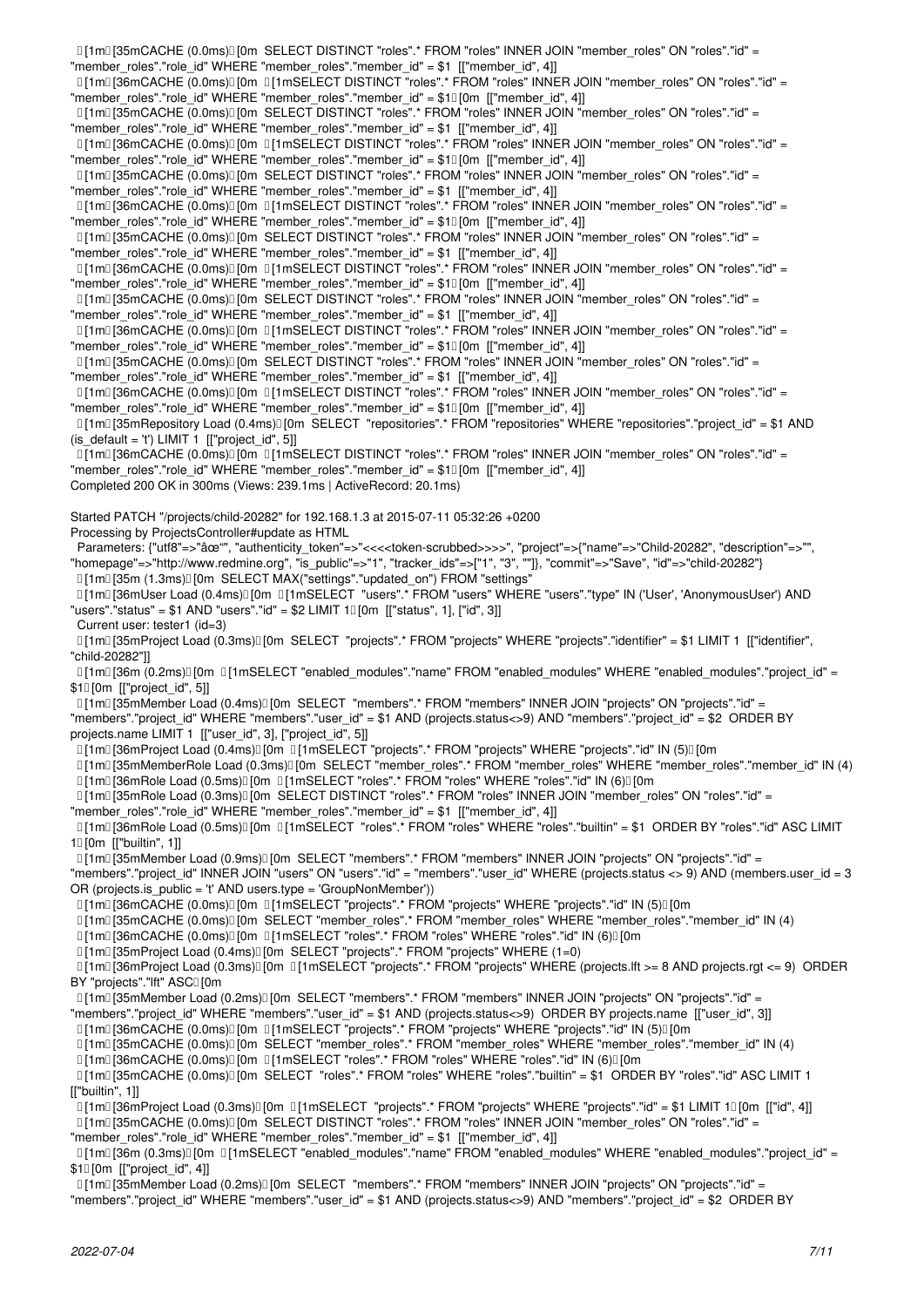projects.name LIMIT 1 [["user\_id", 3], ["project\_id", 4]] [1m] [36mTracker Load (0.7ms)[Jom [1] 1mSELECT "trackers".\* FROM "trackers" WHERE "trackers"."id" IN (1, 3)[Jom [1m] [35mTracker Load (0.2ms)] [0m SELECT "trackers".\* FROM "trackers" INNER JOIN "projects trackers" ON "trackers"."id" = "projects\_trackers"."tracker\_id" WHERE "projects\_trackers"."project\_id" = \$1 ORDER BY "trackers"."position" ASC [["project\_id", 5]]  $[1m][36m (0.2ms)]$ [0m  $[1mBEGIN][0m]$  $[1m][35m (0.2ms)]$   $[0m$  ROLLBACK [1m[36mIssueCustomField Load (0.4ms)[0m [1mSELECT "custom\_fields".\* FROM "custom\_fields" WHERE "custom\_fields"."type" IN ('IssueCustomField') ORDER BY "custom\_fields"."position" ASCI [0m [1m[35mTracker Load (0.5ms)[0m SELECT "trackers".\* FROM "trackers" ORDER BY "trackers"."position" ASC [1m[36mWiki Load (0.4ms)[0m [1mSELECT "wikis".\* FROM "wikis" WHERE "wikis"."project\_id" = \$1 LIMIT 1[0m [["project\_id", 5]] [1m[35mRole Load (0.4ms)[0m SELECT DISTINCT "roles".\* FROM "roles" INNER JOIN "member\_roles" ON "roles"."id" = "member\_roles"."role\_id" WHERE "member\_roles"."member\_id" = \$1 [["member\_id", 4]] [1m[36mCACHE (0.0ms)[0m [1mSELECT DISTINCT "roles".\* FROM "roles" INNER JOIN "member\_roles" ON "roles"."id" = "member\_roles"."role\_id" WHERE "member\_roles"."member\_id" = \$10 [0m [["member\_id", 4]] [1m][35mCACHE (0.0ms)[][0m SELECT DISTINCT "roles".\* FROM "roles" INNER JOIN "member\_roles" ON "roles"."id" = "member\_roles"."role\_id" WHERE "member\_roles"."member\_id" = \$1 [["member\_id", 4]] [1m][36mCACHE (0.0ms)][0m [1mSELECT DISTINCT "roles".\* FROM "roles" INNER JOIN "member roles" ON "roles"."id" = "member\_roles"."role\_id" WHERE "member\_roles"."member\_id" = \$10 [0m [["member\_id", 4]] [1m][35mCACHE (0.0ms)][0m SELECT DISTINCT "roles".\* FROM "roles" INNER JOIN "member\_roles" ON "roles"."id" = "member\_roles"."role\_id" WHERE "member\_roles"."member\_id" = \$1 [["member\_id", 4]] [1m][36mCACHE (0.0ms)][0m ][1mSELECT DISTINCT "roles".\* FROM "roles" INNER JOIN "member roles" ON "roles"."id" = "member\_roles"."role\_id" WHERE "member\_roles"."member\_id" = \$10[0m [["member\_id", 4]] [1m][35mCACHE (0.0ms)][0m SELECT DISTINCT "roles".\* FROM "roles" INNER JOIN "member roles" ON "roles"."id" = "member\_roles"."role\_id" WHERE "member\_roles"."member\_id" = \$1 [["member\_id", 4]] [1m[36mCACHE (0.0ms)[0m [1mSELECT DISTINCT "roles".\* FROM "roles" INNER JOIN "member\_roles" ON "roles"."id" = "member\_roles"."role\_id" WHERE "member\_roles"."member\_id" = \$10 [0m [["member\_id", 4]] [1m][35mCACHE (0.0ms)][0m SELECT DISTINCT "roles".\* FROM "roles" INNER JOIN "member\_roles" ON "roles"."id" = "member\_roles"."role\_id" WHERE "member\_roles"."member\_id" = \$1 [["member\_id", 4]] [1m[36mCACHE (0.0ms)[0m [1mSELECT DISTINCT "roles".\* FROM "roles" INNER JOIN "member\_roles" ON "roles"."id" = "member\_roles"."role\_id" WHERE "member\_roles"."member\_id" = \$1<sup>[0m</sup> [["member\_id", 4]] [1m[35mCustomField Load (0.5ms)[0m SELECT "custom\_fields".\* FROM "custom\_fields" WHERE (type = 'ProjectCustomField') ORDER BY "custom\_fields"."position" ASC [1m[36mEnabledModule Load (0.3ms)[0m [1mSELECT "enabled\_modules".\* FROM "enabled\_modules" WHERE "enabled\_modules"."project\_id" = \$10 [0m [["project\_id", 5]] Rendered projects/\_form.html.erb (9.4ms) Rendered projects/\_edit.html.erb (10.7ms) Rendered projects/settings/\_modules.html.erb (4.2ms) [1m[35mRole Load (0.3ms)[0m SELECT "roles".\* FROM "roles" WHERE "roles"."builtin" = \$1 ORDER BY "roles"."position" ASC [["builtin", 0]] [1m][36mSQL (0.6ms)][0m [1mSELECT "members"."id" AS t0\_r0, "members"."user\_id" AS t0\_r1, "members"."project\_id" AS t0\_r2, "members"."created\_on" AS t0\_r3, "members"."mail\_notification" AS t0\_r4, "member\_roles"."id" AS t1\_r0, "member\_roles"."member\_id" AS t1\_r1, "member\_roles"."role\_id" AS t1\_r2, "member\_roles"."inherited\_from" AS t1\_r3, "roles"."id" AS t2\_r0, "roles"."name" AS t2\_r1, "roles"."position" AS t2\_r2, "roles"."assignable" AS t2\_r3, "roles"."builtin" AS t2\_r4, "roles"."permissions" AS t2\_r5, "roles"."issues\_visibility" AS t2\_r6, "roles"."users\_visibility" AS t2\_r7, "roles"."time\_entries\_visibility" AS t2\_r8, "roles"."all\_roles\_managed" AS t2\_r9, "users"."id" AS t3\_r0, "users"."login" AS t3\_r1, "users"."hashed\_password" AS t3\_r2, "users"."firstname" AS t3\_r3, "users"."lastname" AS t3\_r4, "users"."admin" AS t3\_r5, "users"."status" AS t3\_r6, "users"."last\_login\_on" AS t3\_r7, "users"."language" AS t3\_r8, "users"."auth\_source\_id" AS t3\_r9, "users"."created\_on" AS t3\_r10, "users"."updated\_on" AS t3\_r11, "users"."type" AS t3\_r12, "users"."identity\_url" AS t3\_r13, "users"."mail\_notification" AS t3\_r14, "users"."salt" AS t3\_r15, "users"."must\_change\_passwd" AS t3\_r16, "users"."passwd\_changed\_on" AS t3\_r17 FROM "members" INNER JOIN "users" ON "users"."id" = "members"."user\_id" LEFT OUTER JOIN "member\_roles" ON "member\_roles"."member\_id" = "members"."id" LEFT OUTER JOIN "member\_roles" "member\_roles\_members\_join" ON "member\_roles\_members\_join"."member\_id" = "members"."id" LEFT OUTER JOIN "roles" ON "roles"."id" =

"member\_roles\_members\_join"."role\_id" WHERE "members"."project\_id" = \$1 AND "users"."status" = \$2[0m [["project\_id", 5], ["status", 1]]

[1m[35mPrincipal Load (0.3ms)[0m SELECT "users".\* FROM "users" WHERE "users"."id" = \$1 LIMIT 1 [["id", 3]]

[1m[36mCACHE (0.0ms)[[0m [1mSELECT "roles".\* FROM "roles" WHERE "roles"."builtin" = \$1 ORDER BY "roles"."position" ASC[[0m [["builtin", 0]]

 [1m[35mUser Load (0.3ms)[0m SELECT "users".\* FROM "users" WHERE "users"."type" IN ('User', 'AnonymousUser') AND "users"."id"  $= $1$  LIMIT 1 [["id", 3]]

Rendered projects/settings/\_members.html.erb (14.7ms)

 [1m[36mProject Load (0.4ms)[0m [1mSELECT "projects".\* FROM "projects" WHERE (projects.lft <= 8 AND projects.rgt >= 9) ORDER BY "projects"."Ift" ASC LIMIT 10 [0m

[1m][35m (0.9ms)][0m SELECT COUNT(\*) FROM "versions" INNER JOIN "projects" ON "projects"."id" = "versions"."project\_id" WHERE (projects.id = 5 OR (projects.status <> 9 AND ( versions.sharing = 'system' OR (projects.lft >= 7 AND projects.rgt <= 10 AND versions.sharing = 'tree') OR (projects.lft < 8 AND projects.rgt > 9 AND versions.sharing IN ('hierarchy', 'descendants')) OR (projects.lft > 8 AND projects.rgt < 9 AND versions.sharing = 'hierarchy'))))

 [1m[36mVersion Load (0.6ms)[0m [1mSELECT "versions".\* FROM "versions" INNER JOIN "projects" ON "projects"."id" = "versions"."project\_id" WHERE (projects.id = 5 OR (projects.status <> 9 AND ( versions.sharing = 'system' OR (projects.lft >= 7 AND projects.rgt <= 10 AND versions.sharing = 'tree') OR (projects.lft < 8 AND projects.rgt > 9 AND versions.sharing IN ('hierarchy', 'descendants')) OR (projects.lft > 8 AND projects.rgt < 9 AND versions.sharing = 'hierarchy'))))[[0m

[1m[35mProject Load (0.5ms)[0m SELECT "projects".\* FROM "projects" WHERE "projects"."id" IN (5)

[1m][36m (0.3ms)][0m [1mSELECT "enabled\_modules"."name" FROM "enabled\_modules" WHERE "enabled\_modules"."project\_id" = \$10 [0m [["project\_id", 5]]

[1m][35mCACHE (0.0ms)][0m SELECT DISTINCT "roles".\* FROM "roles" INNER JOIN "member\_roles" ON "roles"."id" =

"member\_roles"."role\_id" WHERE "member\_roles"."member\_id" = \$1 [["member\_id", 4]]

 [1m[36mCACHE (0.0ms)[0m [1mSELECT DISTINCT "roles".\* FROM "roles" INNER JOIN "member\_roles" ON "roles"."id" = "member\_roles"."role\_id" WHERE "member\_roles"."member\_id" = \$10 [0m [["member\_id", 4]]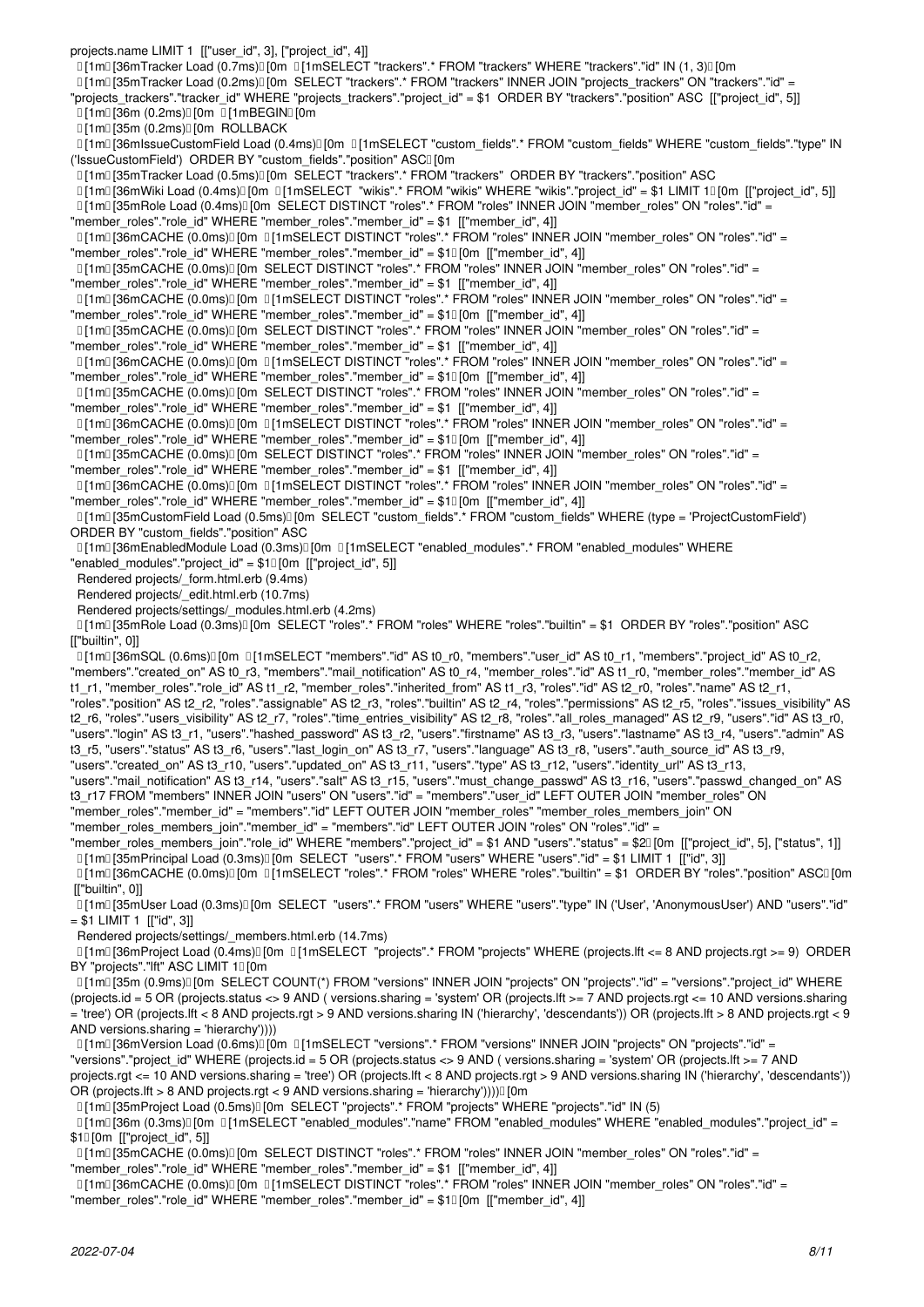[1m[35mVersion Exists (0.3ms)[0m SELECT 1 AS one FROM "versions" WHERE "versions"."project\_id" = \$1 LIMIT 1 [["project\_id", 5]] [1m[36mCACHE (0.0ms)[0m [1mSELECT DISTINCT "roles".\* FROM "roles" INNER JOIN "member\_roles" ON "roles"."id" = "member roles"."role id" WHERE "member roles"."member id" = \$10[0m [["member id", 4]] Rendered projects/settings/\_versions.html.erb (15.3ms) [11m] [35mIssueCategory Exists (0.2ms)] [0m SELECT 1 AS one FROM "issue categories" WHERE "issue categories"."project\_id" = \$1 LIMIT 1 [["project\_id", 5]]  $11$ m<sup>[36</sup>mlssueCategory Load (0.2ms)<sup>[0m 1]</sup>[1mSELECT "issue\_categories".\* FROM "issue\_categories" WHERE "issue\_categories"."project\_id" = \$1 ORDER BY issue\_categories.name<sup>[[</sup>[0m [["project\_id", 5]] [1m][35mCACHE (0.1ms)][0m SELECT DISTINCT "roles".\* FROM "roles" INNER JOIN "member\_roles" ON "roles"."id" = "member\_roles"."role\_id" WHERE "member\_roles"."member\_id" = \$1 [["member\_id", 4]] [1m[36mCACHE (0.0ms)[0m [1mSELECT DISTINCT "roles".\* FROM "roles" INNER JOIN "member\_roles" ON "roles"."id" = "member\_roles"."role\_id" WHERE "member\_roles"."member\_id" = \$10[0m [["member\_id", 4]] Rendered projects/settings/\_issue\_categories.html.erb (5.8ms) Rendered projects/settings/\_wiki.html.erb (1.2ms) [1m] [35mRepository Exists (1.0ms)[Jom SELECT 1 AS one FROM "repositories" WHERE "repositories"."project\_id" = \$1 LIMIT 1 [["project\_id", 5]] [1m] [36mRepository Load (0.3ms)] [0m [1mSELECT "repositories".\* FROM "repositories" WHERE "repositories"."project\_id" = \$10 [0m [["project\_id", 5]] [1m][35mCACHE (0.0ms)[][0m SELECT DISTINCT "roles".\* FROM "roles" INNER JOIN "member\_roles" ON "roles"."id" = "member\_roles"."role\_id" WHERE "member\_roles"."member\_id" = \$1 [["member\_id", 4]] [1m][36mCACHE (0.1ms)][0m [1mSELECT DISTINCT "roles".\* FROM "roles" INNER JOIN "member roles" ON "roles"."id" = "member\_roles"."role\_id" WHERE "member\_roles"."member\_id" = \$10[0m [["member\_id", 4]] Rendered projects/settings/\_repositories.html.erb (22.9ms) [1m] [35mBoard Exists (0.3ms)] [0m SELECT 1 AS one FROM "boards" WHERE "boards"."project\_id" = \$1 LIMIT 1 [["project\_id", 5]] [1m[36mBoard Load (0.8ms)[0m [1mSELECT "boards".\* FROM "boards" WHERE "boards"."project\_id" = \$1 ORDER BY position ASCI [0m [["project\_id", 5]] [1m][35mCACHE (0.0ms)][0m SELECT DISTINCT "roles".\* FROM "roles" INNER JOIN "member\_roles" ON "roles"."id" = "member\_roles"."role\_id" WHERE "member\_roles"."member\_id" = \$1 [["member\_id", 4]] [1m[36mCACHE (0.0ms)[0m [1mSELECT DISTINCT "roles".\* FROM "roles" INNER JOIN "member\_roles" ON "roles"."id" = "member\_roles"."role\_id" WHERE "member\_roles"."member\_id" = \$10[0m [["member\_id", 4]] [1m][35mCACHE (0.0ms)][0m SELECT DISTINCT "roles".\* FROM "roles" INNER JOIN "member\_roles" ON "roles"."id" = "member\_roles"."role\_id" WHERE "member\_roles"."member\_id" = \$1 [["member\_id", 4]] Rendered projects/settings/\_boards.html.erb (14.3ms)  $I$ [1m $I$ [36mCustomField Load (0.5ms) $I$ [0m  $I$ [1mSELECT "custom\_fields".\* FROM "custom\_fields" WHERE (type = 'TimeEntryActivityCustomField') ORDER BY "custom\_fields"."position" ASCI [0m [1m[35m (0.2ms)[0m SELECT "enumerations"."parent\_id" FROM "enumerations" WHERE "enumerations"."type" IN ('TimeEntryActivity') AND "enumerations"."project\_id" = \$1 ORDER BY "enumerations"."position" ASC [["project\_id", 5]] [1m] [36mTimeEntryActivity Load (0.4ms)[10m [11mSELECT "enumerations".\* FROM "enumerations" WHERE "enumerations"."type" IN ('TimeEntryActivity') AND (enumerations.project id IS NULL OR enumerations.project id = 5) ORDER BY "enumerations"."position" ASCI [0m [1m[35mCACHE (0.1ms)[0m SELECT "custom\_fields".\* FROM "custom\_fields" WHERE (type = 'TimeEntryActivityCustomField') ORDER BY "custom\_fields"."position" ASC [1m[36mCACHE (0.0ms)[0m [1mSELECT "custom\_fields".\* FROM "custom\_fields" WHERE (type = 'TimeEntryActivityCustomField') ORDER BY "custom\_fields"."position" ASCI [0m Rendered projects/settings/\_activities.html.erb (10.0ms) Rendered common/\_tabs.html.erb (107.5ms) Rendered projects/settings.html.erb within layouts/base (118.6ms) [1m] [35mUserPreference Load (0.3ms)] [0m SELECT "user\_preferences".\* FROM "user\_preferences" WHERE "user\_preferences"."user\_id" = \$1 LIMIT 1 [["user\_id", 3]] [1m[36mProject Load (0.4ms)[0m [1mSELECT "projects"."id", "projects"."name", "projects"."identifier", "projects"."lft", "projects"."rgt" FROM "projects" INNER JOIN "members" ON "projects"."id" = "members"."project\_id" WHERE (projects.status<>9) AND "members"."user\_id" = \$1 AND (projects.status<>9) AND "projects"."status" = \$2 ORDER BY projects.name[0m [["user\_id", 3], ["status", 1]] [1m[35mProject Load (0.6ms)[0m SELECT "projects".\* FROM "projects" WHERE (projects.lft < 8 AND projects.rgt > 9) AND (((projects.status <> 9) AND (projects.is\_public = 't' OR projects.id IN (5)))) ORDER BY "projects"."lft" ASC [1m[36mCACHE (0.0ms)[0m [1mSELECT DISTINCT "roles".\* FROM "roles" INNER JOIN "member\_roles" ON "roles"."id" = "member\_roles"."role\_id" WHERE "member\_roles"."member\_id" = \$10[0m [["member\_id", 4]] [1m][35mCACHE (0.0ms)][0m SELECT DISTINCT "roles".\* FROM "roles" INNER JOIN "member roles" ON "roles"."id" = "member\_roles"."role\_id" WHERE "member\_roles"."member\_id" = \$1 [["member\_id", 4]] [1m[36mCACHE (0.0ms)[0m [1mSELECT DISTINCT "roles".\* FROM "roles" INNER JOIN "member\_roles" ON "roles"."id" = "member roles"."role id" WHERE "member roles"."member id" = \$10[0m [["member id", 4]] [1m[35mCACHE (0.0ms)[0m SELECT DISTINCT "roles".\* FROM "roles" INNER JOIN "member\_roles" ON "roles"."id" = "member\_roles"."role\_id" WHERE "member\_roles"."member\_id" = \$1 [["member\_id", 4]] [1m[36mCACHE (0.0ms)[0m [1mSELECT DISTINCT "roles".\* FROM "roles" INNER JOIN "member\_roles" ON "roles"."id" = "member\_roles"."role\_id" WHERE "member\_roles"."member\_id" = \$10 [0m [["member\_id", 4]] [1m] [35mCACHE (0.0ms)] [0m SELECT DISTINCT "roles".\* FROM "roles" INNER JOIN "member roles" ON "roles"."id" = "member\_roles"."role\_id" WHERE "member\_roles"."member\_id" = \$1 [["member\_id", 4]] [1m[36mCACHE (0.0ms)[0m [1mSELECT DISTINCT "roles".\* FROM "roles" INNER JOIN "member\_roles" ON "roles"."id" = "member\_roles"."role\_id" WHERE "member\_roles"."member\_id" = \$10 [0m [["member\_id", 4]] [1m[35mCACHE (0.0ms)[] [0m SELECT DISTINCT "roles".\* FROM "roles" INNER JOIN "member\_roles" ON "roles"."id" = "member\_roles"."role\_id" WHERE "member\_roles"."member\_id" = \$1 [["member\_id", 4]] [1m[36mCACHE (0.0ms)[0m [1mSELECT DISTINCT "roles".\* FROM "roles" INNER JOIN "member\_roles" ON "roles"."id" = "member\_roles"."role\_id" WHERE "member\_roles"."member\_id" = \$10[0m [["member\_id", 4]] [1m[35mCACHE (0.0ms)[0m SELECT DISTINCT "roles".\* FROM "roles" INNER JOIN "member\_roles" ON "roles"."id" = "member\_roles"."role\_id" WHERE "member\_roles"."member\_id" = \$1 [["member\_id", 4]] [1m][36mCACHE (0.0ms)][0m [1mSELECT DISTINCT "roles".\* FROM "roles" INNER JOIN "member roles" ON "roles"."id" =

"member\_roles"."role\_id" WHERE "member\_roles"."member\_id" = \$10 [0m [["member\_id", 4]]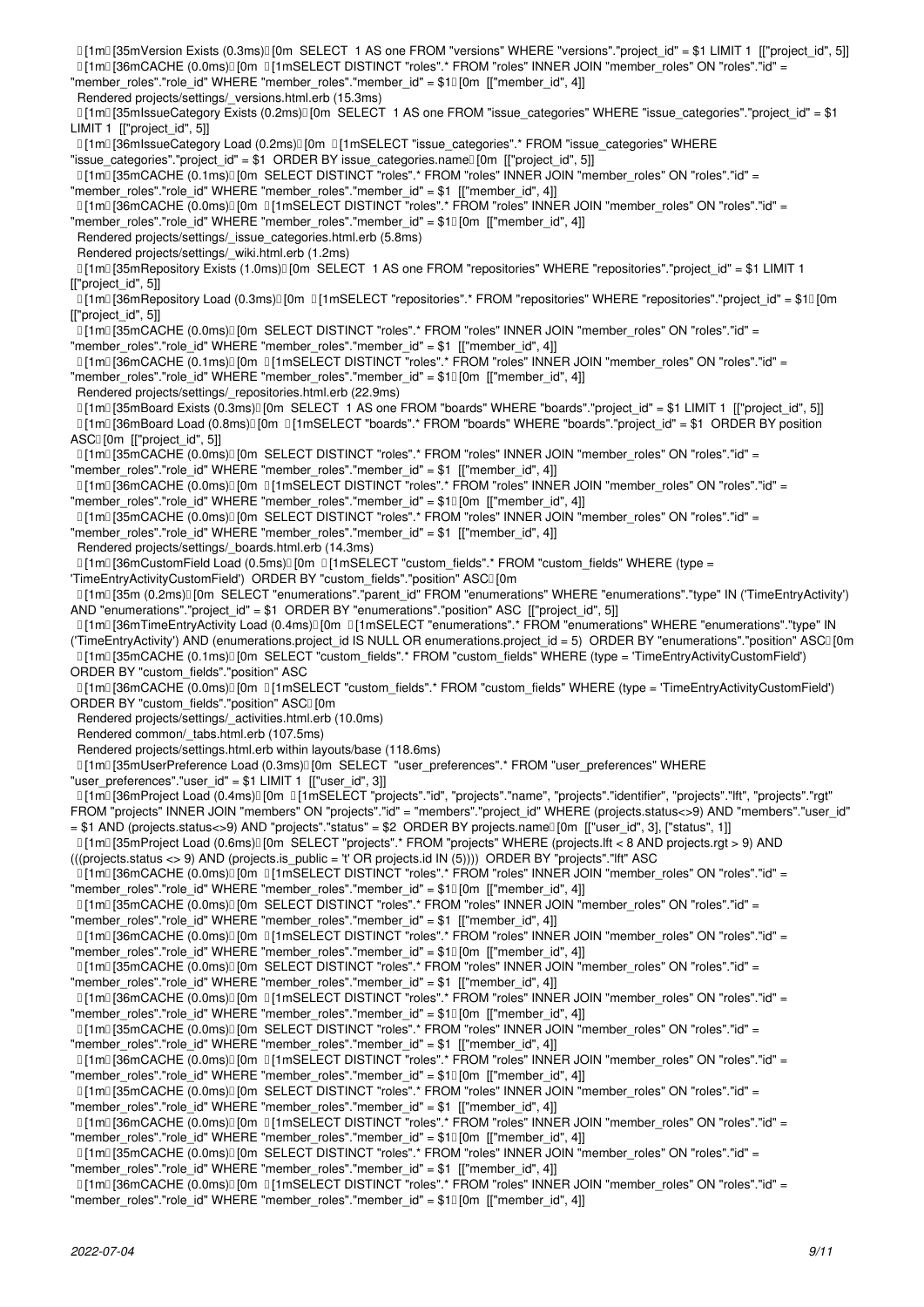[1m[35mCACHE (0.0ms)[0m SELECT DISTINCT "roles".\* FROM "roles" INNER JOIN "member\_roles" ON "roles"."id" = "member\_roles"."role\_id" WHERE "member\_roles"."member\_id" = \$1 [["member\_id", 4]]

 $I$ [1m $I$ [36mCACHE (0.0ms) $I$ [0m  $I$ [1mSELECT DISTINCT "roles".\* FROM "roles" INNER JOIN "member roles" ON "roles"."id" = "member\_roles"."role\_id" WHERE "member\_roles"."member\_id" = \$1[0m [["member\_id", 4]]

 [1m[35mRepository Load (0.5ms)[0m SELECT "repositories".\* FROM "repositories" WHERE "repositories"."project\_id" = \$1 AND (is default = 't') LIMIT 1  $[["project id", 5]]$ 

 [1m[36mCACHE (0.0ms)[0m [1mSELECT DISTINCT "roles".\* FROM "roles" INNER JOIN "member\_roles" ON "roles"."id" = "member\_roles"."role\_id" WHERE "member\_roles"."member\_id" = \$10[0m [["member\_id", 4]] Completed 200 OK in 214ms (Views: 148.0ms | ActiveRecord: 22.1ms)

}}

#### **#2 - 2015-07-13 19:42 - James H**

interesting, i did not notice that it was still being written. Thank you for looking into this.

#### **#3 - 2015-08-08 09:47 - Toshi MARUYAMA**

*- Target version set to 3.2.0*

#### **#4 - 2015-09-02 08:08 - Sebastian Paluch**

This seems to be related also to the number of projects user can choose from to set subproject.

In our case the error came up for a user that has project administrator role (including creating subprojects) for one project (B) only:

Project A

- Project B

It seems that in this case the subproject drop down list is not generated at all - user cannot change subproject so drop down list is empty and missing.

# **#5 - 2015-09-21 22:32 - Jean-Philippe Lang**

- Subject changed from Cannot Change Project Settings on a Sub-Project if User Role is not permitted to create Sub-Projects. to Error message when *editing a child project without add project/subprojects permissions*

- *Status changed from Confirmed to Resolved*
- *Assignee set to Jean-Philippe Lang*
- *Target version changed from 3.2.0 to 2.6.8*
- *Resolution set to Fixed*

Mischa, thanks for this detailed report. This is fixed in r14619.

#### **#6 - 2015-09-22 18:49 - James H**

Awesome, thanks guys

#### **#7 - 2015-10-09 08:40 - Jean-Philippe Lang**

*- Status changed from Resolved to Closed*

*- Target version changed from 2.6.8 to 3.0.6*